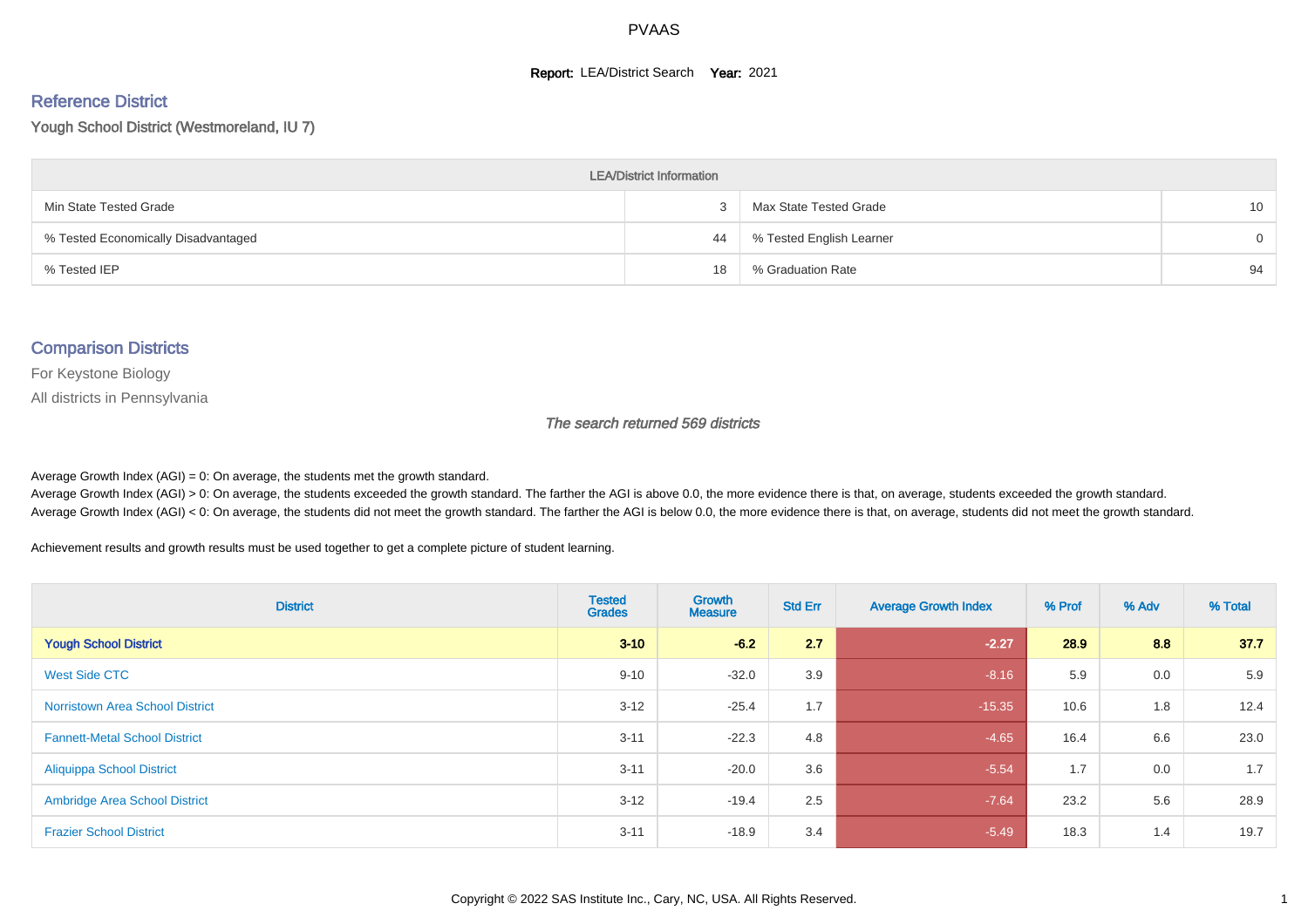| <b>District</b>                                    | <b>Tested</b><br><b>Grades</b> | <b>Growth</b><br><b>Measure</b> | <b>Std Err</b> | <b>Average Growth Index</b> | % Prof | % Adv   | % Total |
|----------------------------------------------------|--------------------------------|---------------------------------|----------------|-----------------------------|--------|---------|---------|
| <b>Yough School District</b>                       | $3 - 10$                       | $-6.2$                          | 2.7            | $-2.27$                     | 28.9   | 8.8     | 37.7    |
| <b>Big Beaver Falls Area School District</b>       | $3 - 11$                       | $-17.9$                         | 2.8            | $-6.27$                     | 9.4    | 2.8     | 12.2    |
| <b>Muhlenberg School District</b>                  | $3 - 10$                       | $-17.8$                         | 1.9            | $-9.34$                     | 12.4   | 4.6     | 17.0    |
| <b>York City School District</b>                   | $3-12$                         | $-17.7$                         | 1.8            | $-10.05$                    | 3.2    | 0.7     | 3.9     |
| <b>Cheltenham School District</b>                  | $3 - 11$                       | $-17.6$                         | 2.0            | $-8.74$                     | 24.4   | 8.3     | 32.6    |
| Imhotep Institute Charter High School              | $9 - 11$                       | $-17.6$                         | 5.8            | $-3.03$                     | 15.4   | 0.0     | 15.4    |
| <b>Williamsburg Community School District</b>      | $3 - 11$                       | $-16.9$                         | 4.1            | $-4.14$                     | 22.4   | $0.0\,$ | 22.4    |
| <b>Allentown City School District</b>              | $3 - 12$                       | $-16.9$                         | 1.4            | $-12.37$                    | 5.9    | 0.4     | 6.3     |
| <b>Chartiers-Houston School District</b>           | $3 - 10$                       | $-16.5$                         | 3.5            | $-4.79$                     | 26.3   | 6.6     | 32.9    |
| Meyersdale Area School District                    | $3 - 11$                       | $-16.1$                         | 3.3            | $-4.94$                     | 20.3   | 5.8     | 26.1    |
| <b>Washington School District</b>                  | $3 - 11$                       | $-15.9$                         | 2.9            | $-5.44$                     | 12.9   | 1.7     | 14.7    |
| <b>North Hills School District</b>                 | $3 - 11$                       | $-15.8$                         | 1.8            | $-8.84$                     | 26.4   | 19.8    | 46.2    |
| La Academia Partnership Charter School             | $6 - 11$                       | $-15.5$                         | 5.7            | $-2.70$                     | 2.3    | 0.0     | 2.3     |
| <b>Turkeyfoot Valley Area School District</b>      | $3 - 12$                       | $-15.4$                         | 5.8            | $-2.66$                     | 3.8    | $3.8\,$ | 7.6     |
| <b>Lincoln Park Performing Arts Charter School</b> | $7 - 11$                       | $-14.9$                         | 2.7            | $-5.45$                     | 39.3   | 8.9     | 48.2    |
| Philadelphia Academy Charter School                | $3 - 11$                       | $-14.7$                         | 2.7            | $-5.42$                     | 21.6   | 3.9     | 25.5    |
| <b>Hanover Area School District</b>                | $3 - 11$                       | $-14.7$                         | 4.7            | $-3.13$                     | 12.1   | 3.0     | 15.2    |
| <b>Executive Education Academy Charter School</b>  | $3 - 10$                       | $-14.6$                         | 3.0            | $-4.81$                     | 8.5    | $1.2$   | 9.8     |
| <b>Shade-Central City School District</b>          | $3 - 11$                       | $-14.6$                         | 4.0            | $-3.68$                     | 9.6    | 0.0     | 9.6     |
| <b>Northwestern School District</b>                | $3 - 11$                       | $-14.6$                         | 3.2            | $-4.51$                     | 32.5   | 13.7    | 46.2    |
| <b>Butler Area School District</b>                 | $3 - 11$                       | $-14.1$                         | 1.5            | $-9.60$                     | 26.4   | 11.1    | 37.5    |
| <b>Greater Latrobe School District</b>             | $3 - 11$                       | $-14.1$                         | 2.0            | $-7.14$                     | 41.0   | 12.6    | 53.6    |
| <b>California Area School District</b>             | $3 - 10$                       | $-13.7$                         | 4.5            | $-3.06$                     | 41.7   | 16.7    | 58.3    |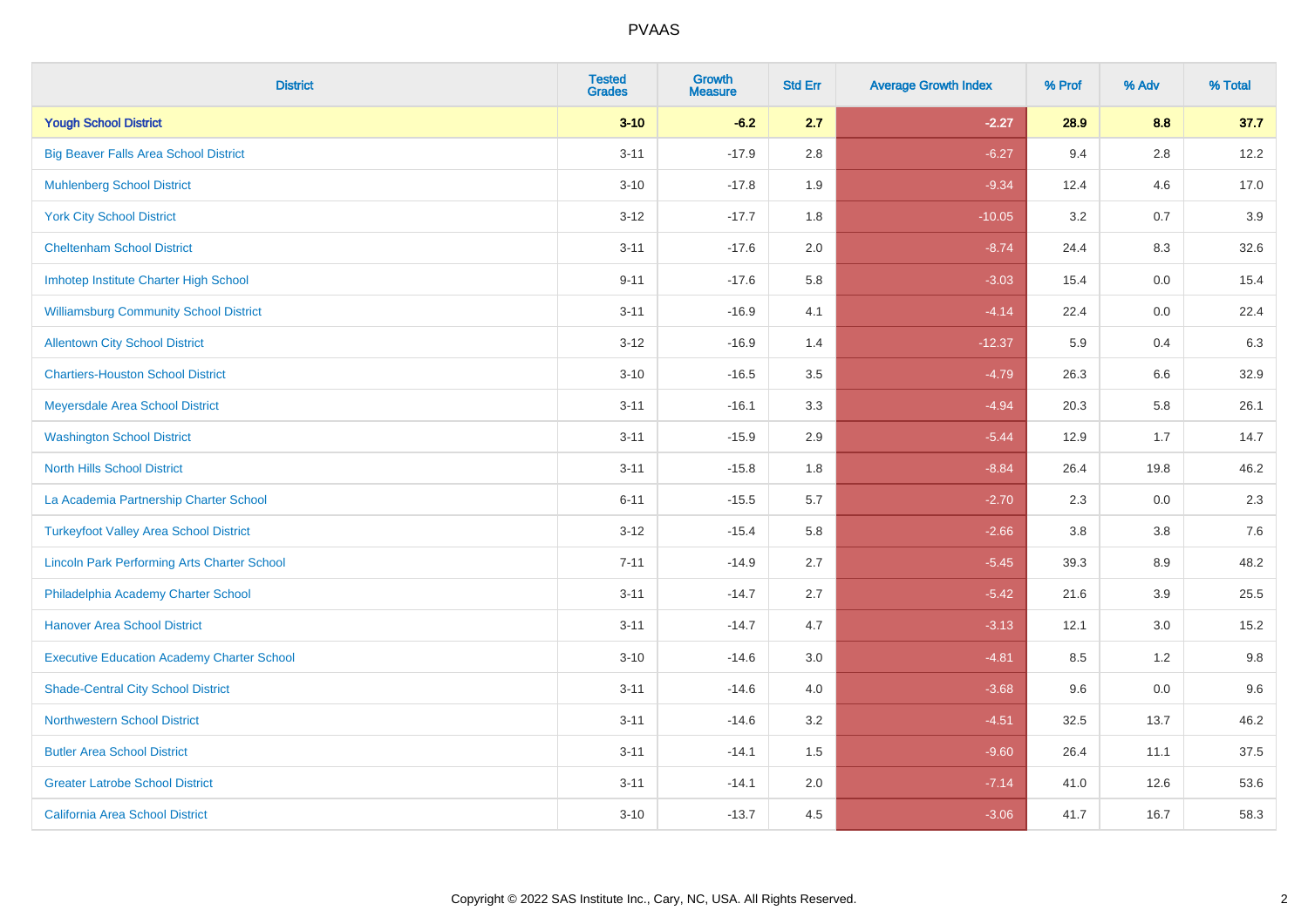| <b>District</b>                                | <b>Tested</b><br><b>Grades</b> | <b>Growth</b><br><b>Measure</b> | <b>Std Err</b> | <b>Average Growth Index</b> | % Prof | % Adv | % Total |
|------------------------------------------------|--------------------------------|---------------------------------|----------------|-----------------------------|--------|-------|---------|
| <b>Yough School District</b>                   | $3 - 10$                       | $-6.2$                          | 2.7            | $-2.27$                     | 28.9   | 8.8   | 37.7    |
| <b>New Castle Area School District</b>         | $3 - 12$                       | $-13.6$                         | 2.3            | $-5.99$                     | 17.6   | 2.0   | 19.5    |
| <b>Central Fulton School District</b>          | $3 - 11$                       | $-13.3$                         | 3.2            | $-4.20$                     | 18.1   | 9.7   | 27.8    |
| <b>Panther Valley School District</b>          | $3 - 12$                       | $-13.3$                         | 3.2            | $-4.10$                     | 31.5   | 4.1   | 35.6    |
| <b>Greenville Area School District</b>         | $3 - 11$                       | $-13.2$                         | 3.0            | $-4.45$                     | 32.1   | 4.6   | 36.7    |
| Morrisville Borough School District            | $3 - 11$                       | $-13.1$                         | 3.7            | $-3.52$                     | 4.9    | 1.6   | 6.6     |
| <b>Tussey Mountain School District</b>         | $3 - 12$                       | $-13.0$                         | 3.3            | $-3.93$                     | 11.1   | 3.2   | 14.3    |
| <b>Riverview School District</b>               | $3 - 11$                       | $-13.0$                         | 4.0            | $-3.29$                     | 43.1   | 7.8   | 51.0    |
| <b>Pittsburgh School District</b>              | $3 - 11$                       | $-13.0$                         | 1.1            | $-12.25$                    | 16.1   | 6.5   | 22.6    |
| <b>Tacony Academy Charter School</b>           | $3 - 11$                       | $-12.9$                         | 3.3            | $-3.90$                     | 8.6    | 1.4   | 10.0    |
| <b>Central Cambria School District</b>         | $3 - 11$                       | $-12.7$                         | 2.3            | $-5.61$                     | 19.4   | 7.4   | 26.9    |
| <b>Neshannock Township School District</b>     | $3 - 10$                       | $-12.5$                         | 2.7            | $-4.73$                     | 29.0   | 13.0  | 42.0    |
| <b>Ellwood City Area School District</b>       | $3 - 11$                       | $-12.5$                         | 3.1            | $-4.00$                     | 26.7   | 8.7   | 35.4    |
| <b>Southmoreland School District</b>           | $3 - 11$                       | $-12.5$                         | 3.1            | $-4.04$                     | 33.3   | 15.5  | 48.8    |
| <b>Wilkes-Barre Area School District</b>       | $3 - 11$                       | $-12.4$                         | 2.4            | $-5.18$                     | 14.2   | 3.7   | 17.9    |
| <b>Hanover Public School District</b>          | $3 - 11$                       | $-12.4$                         | 2.7            | $-4.50$                     | 22.7   | 6.2   | 28.9    |
| <b>Girard School District</b>                  | $3 - 11$                       | $-12.3$                         | 2.6            | $-4.76$                     | 29.7   | 18.9  | 48.6    |
| <b>Dunmore School District</b>                 | $3 - 11$                       | $-12.2$                         | 2.7            | $-4.51$                     | 15.0   | 5.3   | 20.4    |
| <b>Mcguffey School District</b>                | $3 - 11$                       | $-12.1$                         | 3.0            | $-4.06$                     | 12.8   | 5.9   | 18.6    |
| Jefferson-Morgan School District               | $3 - 10$                       | $-12.0$                         | 3.9            | $-3.09$                     | 28.6   | 6.1   | 34.7    |
| <b>West Mifflin Area School District</b>       | $3 - 12$                       | $-11.9$                         | 2.5            | $-4.77$                     | 15.9   | 4.0   | 19.9    |
| <b>Windber Area School District</b>            | $3 - 11$                       | $-11.9$                         | 3.0            | $-3.94$                     | 41.0   | 10.3  | 51.3    |
| Lehigh Valley Charter High School For The Arts | $9 - 10$                       | $-11.8$                         | 2.5            | $-4.76$                     | 28.9   | 5.7   | 34.6    |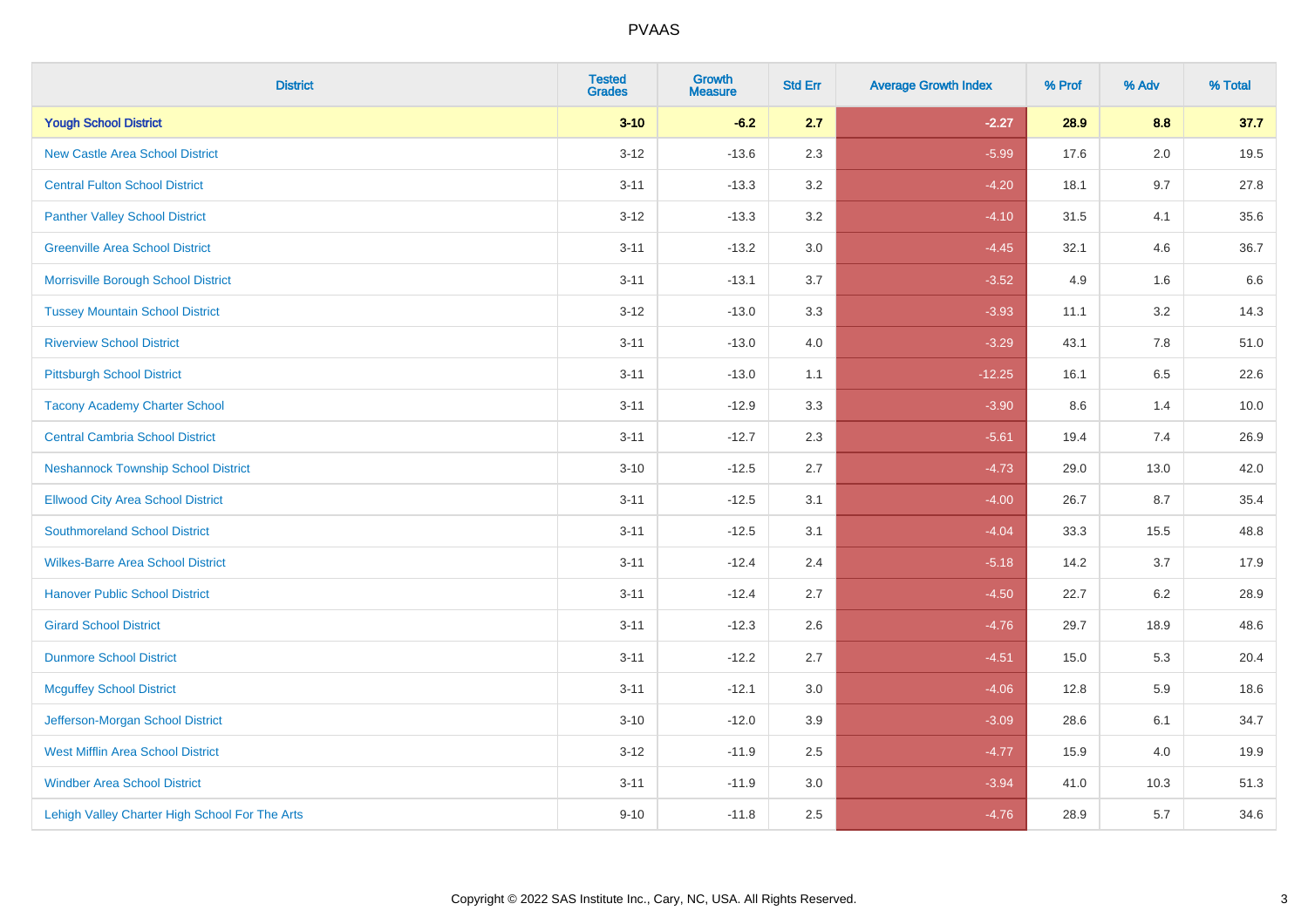| <b>District</b>                               | <b>Tested</b><br><b>Grades</b> | <b>Growth</b><br><b>Measure</b> | <b>Std Err</b> | <b>Average Growth Index</b> | % Prof | % Adv   | % Total |
|-----------------------------------------------|--------------------------------|---------------------------------|----------------|-----------------------------|--------|---------|---------|
| <b>Yough School District</b>                  | $3 - 10$                       | $-6.2$                          | 2.7            | $-2.27$                     | 28.9   | 8.8     | 37.7    |
| <b>Derry Area School District</b>             | $3 - 11$                       | $-11.8$                         | 2.6            | $-4.53$                     | 34.8   | 6.1     | 40.9    |
| <b>Moniteau School District</b>               | $3 - 11$                       | $-11.8$                         | 2.9            | $-4.07$                     | 22.6   | $5.0\,$ | 27.6    |
| Jefferson County-Dubois AVTS                  | $9 - 11$                       | $-11.7$                         | 3.1            | $-3.72$                     | 17.6   | $2.8\,$ | 20.4    |
| <b>Williamsport Area School District</b>      | $3 - 11$                       | $-11.7$                         | 1.4            | $-8.29$                     | 18.2   | 10.5    | 28.7    |
| <b>Forbes Road School District</b>            | $3 - 11$                       | $-11.5$                         | 4.7            | $-2.43$                     | 23.1   | 10.3    | 33.3    |
| <b>Old Forge School District</b>              | $3 - 12$                       | $-11.3$                         | 3.1            | $-3.62$                     | 28.6   | 13.2    | 41.8    |
| <b>Burgettstown Area School District</b>      | $3 - 11$                       | $-11.2$                         | 3.2            | $-3.46$                     | 16.0   | 2.7     | 18.7    |
| <b>Mid Valley School District</b>             | $3 - 10$                       | $-11.1$                         | 2.7            | $-4.07$                     | 28.3   | 8.1     | 36.4    |
| Lackawanna Trail School District              | $3 - 10$                       | $-11.0$                         | 3.3            | $-3.35$                     | 13.1   | 18.0    | 31.2    |
| <b>York Co School Of Technology</b>           | $9 - 12$                       | $-10.9$                         | 1.6            | $-6.79$                     | 22.6   | 4.0     | 26.6    |
| <b>East Lycoming School District</b>          | $3 - 11$                       | $-10.9$                         | 2.1            | $-5.08$                     | 22.5   | 8.2     | 30.8    |
| Jim Thorpe Area School District               | $3 - 11$                       | $-10.9$                         | 2.4            | $-4.48$                     | 19.5   | 6.0     | 25.5    |
| <b>Ligonier Valley School District</b>        | $3 - 11$                       | $-10.8$                         | 3.1            | $-3.43$                     | 34.1   | 5.8     | 39.9    |
| <b>General Mclane School District</b>         | $3 - 11$                       | $-10.7$                         | 2.4            | $-4.40$                     | 34.0   | 15.6    | 49.6    |
| <b>Mohawk Area School District</b>            | $3 - 11$                       | $-10.5$                         | 2.8            | $-3.75$                     | 35.1   | 10.6    | 45.7    |
| <b>Kennett Consolidated School District</b>   | $3 - 11$                       | $-10.4$                         | 1.7            | $-6.27$                     | 28.7   | 14.0    | 42.7    |
| <b>Commodore Perry School District</b>        | $3 - 11$                       | $-10.4$                         | 4.5            | $-2.30$                     | 29.4   | 5.9     | 35.3    |
| <b>Hempfield Area School District</b>         | $3 - 12$                       | $-10.2$                         | 1.6            | $-6.37$                     | 28.1   | 19.2    | 47.3    |
| <b>Scranton School District</b>               | $3 - 12$                       | $-10.1$                         | 2.5            | $-4.04$                     | 20.0   | 7.7     | 27.7    |
| <b>Milton Area School District</b>            | $3 - 11$                       | $-10.1$                         | 2.5            | $-4.04$                     | 23.0   | 11.3    | 34.2    |
| <b>Lancaster School District</b>              | $3 - 12$                       | $-10.0$                         | 1.4            | $-7.22$                     | 9.0    | 3.9     | 12.8    |
| <b>Clarion-Limestone Area School District</b> | $3 - 12$                       | $-10.0$                         | 3.6            | $-2.76$                     | 28.3   | 20.0    | 48.3    |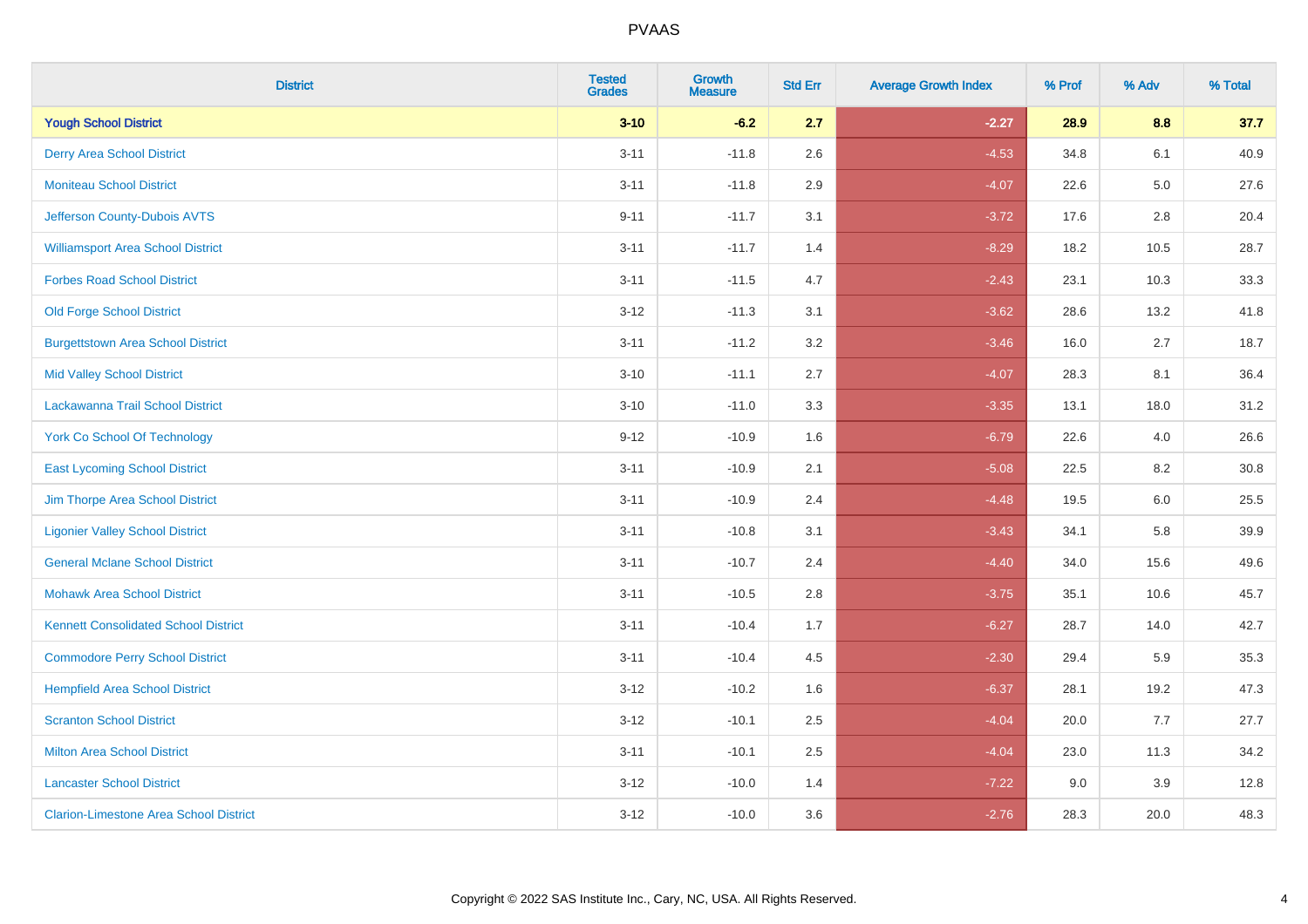| <b>District</b>                                | <b>Tested</b><br><b>Grades</b> | <b>Growth</b><br><b>Measure</b> | <b>Std Err</b> | <b>Average Growth Index</b> | % Prof | % Adv   | % Total |
|------------------------------------------------|--------------------------------|---------------------------------|----------------|-----------------------------|--------|---------|---------|
| <b>Yough School District</b>                   | $3 - 10$                       | $-6.2$                          | 2.7            | $-2.27$                     | 28.9   | 8.8     | 37.7    |
| <b>Deer Lakes School District</b>              | $3 - 11$                       | $-10.0$                         | 2.5            | $-4.02$                     | 27.7   | $9.9\,$ | 37.6    |
| <b>Lawrence County CTC</b>                     | $10 - 11$                      | $-9.8$                          | 3.7            | $-2.68$                     | 7.3    | 0.0     | 7.3     |
| <b>Big Spring School District</b>              | $3 - 11$                       | $-9.8$                          | 2.3            | $-4.32$                     | 23.6   | 12.9    | 36.5    |
| <b>West York Area School District</b>          | $3 - 12$                       | $-9.8$                          | 2.7            | $-3.57$                     | 21.9   | 10.9    | 32.8    |
| <b>Mastery Charter School - Gratz Campus</b>   | $7 - 10$                       | $-9.5$                          | 4.6            | $-2.09$                     | 0.0    | 3.4     | 3.4     |
| Jamestown Area School District                 | $3 - 11$                       | $-9.5$                          | 4.1            | $-2.33$                     | 41.5   | 4.9     | 46.3    |
| <b>Antietam School District</b>                | $3 - 10$                       | $-9.5$                          | 3.7            | $-2.57$                     | 20.9   | 1.5     | 22.4    |
| <b>Coatesville Area School District</b>        | $3 - 11$                       | $-9.5$                          | 1.6            | $-5.81$                     | 12.8   | 3.3     | 16.2    |
| <b>Plum Borough School District</b>            | $3 - 11$                       | $-9.4$                          | 2.4            | $-3.98$                     | 32.9   | 27.4    | 60.4    |
| Insight PA Cyber Charter School                | $3 - 11$                       | $-9.4$                          | 5.8            | $-1.62$                     | 25.6   | 4.6     | 30.2    |
| <b>Western Beaver County School District</b>   | $3 - 11$                       | $-9.3$                          | 4.2            | $-2.20$                     | 45.1   | 3.9     | 49.0    |
| <b>Carbon Career &amp; Technical Institute</b> | $9 - 11$                       | $-9.3$                          | 3.2            | $-2.92$                     | 19.6   | 2.2     | 21.7    |
| <b>Chartiers Valley School District</b>        | $3 - 11$                       | $-9.1$                          | 2.1            | $-4.23$                     | 20.7   | 17.4    | 38.0    |
| <b>South Park School District</b>              | $3 - 11$                       | $-8.8$                          | 2.5            | $-3.46$                     | 28.1   | 17.0    | 45.2    |
| <b>Grove City Area School District</b>         | $3 - 12$                       | $-8.8$                          | 2.3            | $-3.89$                     | 25.6   | 16.4    | 42.0    |
| <b>Trinity Area School District</b>            | $3 - 11$                       | $-8.7$                          | 1.8            | $-4.87$                     | 20.9   | 9.8     | 30.8    |
| <b>Union City Area School District</b>         | $3 - 12$                       | $-8.7$                          | 3.3            | $-2.59$                     | 29.7   | 10.9    | 40.6    |
| <b>Shanksville-Stonycreek School District</b>  | $3 - 10$                       | $-8.6$                          | 5.5            | $-1.55$                     | 17.6   | 23.5    | 41.2    |
| Southern Columbia Area School District         | $3 - 11$                       | $-8.5$                          | 3.0            | $-2.83$                     | 30.5   | 12.8    | 43.3    |
| <b>Interboro School District</b>               | $3 - 12$                       | $-8.4$                          | 2.0            | $-4.27$                     | 27.6   | 6.4     | 34.1    |
| <b>Montoursville Area School District</b>      | $3 - 12$                       | $-8.4$                          | 2.6            | $-3.17$                     | 38.8   | 18.2    | 57.0    |
| Salisbury-Elk Lick School District             | $3 - 11$                       | $-8.4$                          | 5.8            | $-1.45$                     | 33.3   | 5.6     | 38.9    |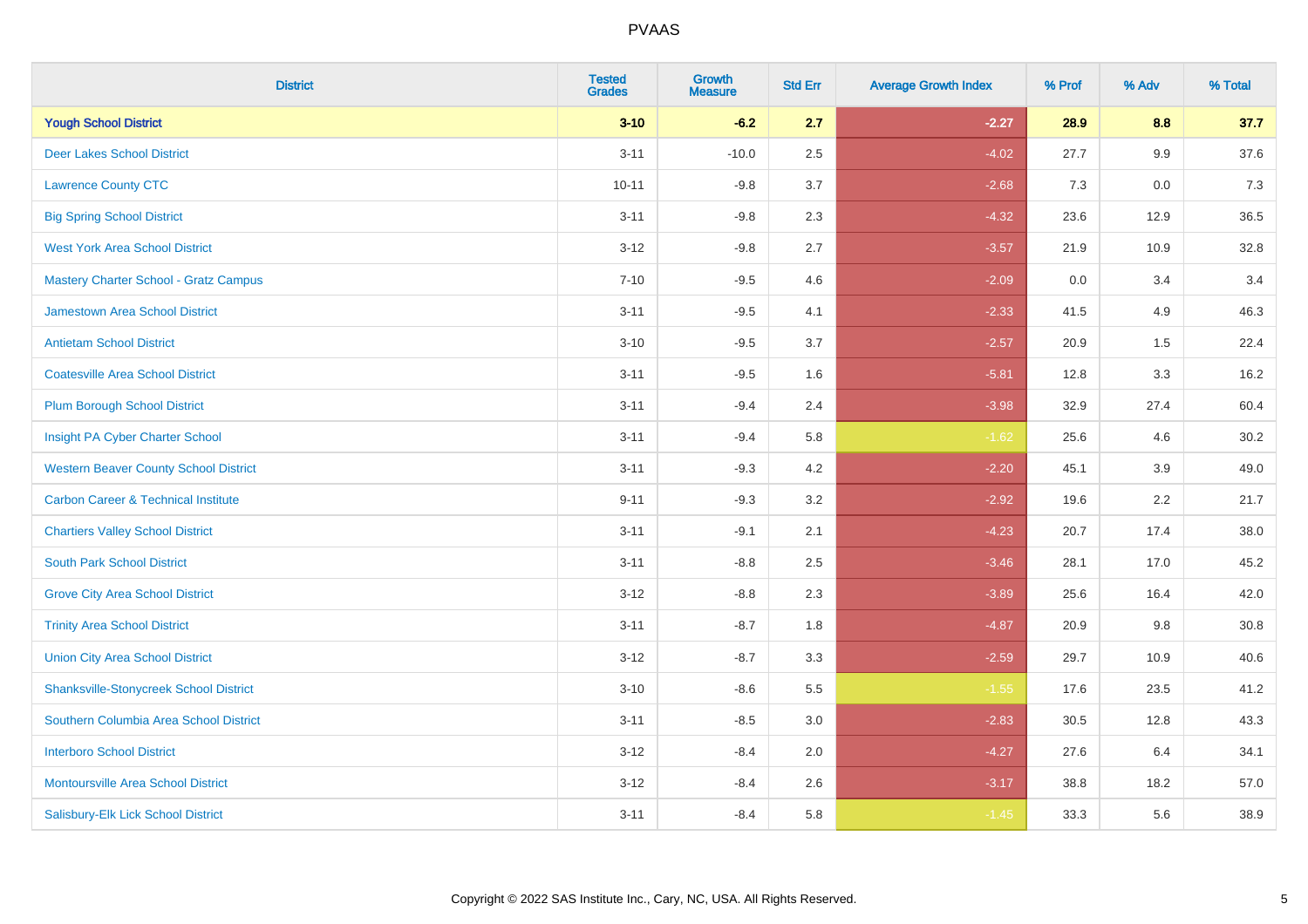| <b>District</b>                               | <b>Tested</b><br><b>Grades</b> | <b>Growth</b><br><b>Measure</b> | <b>Std Err</b> | <b>Average Growth Index</b> | % Prof | % Adv | % Total |
|-----------------------------------------------|--------------------------------|---------------------------------|----------------|-----------------------------|--------|-------|---------|
| <b>Yough School District</b>                  | $3 - 10$                       | $-6.2$                          | 2.7            | $-2.27$                     | 28.9   | 8.8   | 37.7    |
| <b>Shikellamy School District</b>             | $3 - 10$                       | $-8.3$                          | 2.4            | $-3.42$                     | 20.8   | 18.5  | 39.2    |
| <b>Achievement House Charter School</b>       | $7 - 11$                       | $-8.2$                          | 3.6            | $-2.28$                     | 16.7   | 2.8   | 19.4    |
| <b>Pittston Area School District</b>          | $3 - 11$                       | $-8.2$                          | 2.2            | $-3.75$                     | 26.7   | 14.8  | 41.5    |
| <b>West Greene School District</b>            | $3 - 11$                       | $-8.1$                          | 3.9            | $-2.08$                     | 31.0   | 11.9  | 42.9    |
| Boys Latin Of Philadelphia Charter School     | $6 - 12$                       | $-8.0$                          | 2.7            | $-3.02$                     | 1.4    | 0.0   | 1.4     |
| <b>Jenkintown School District</b>             | $3 - 11$                       | $-7.9$                          | 4.1            | $-1.92$                     | 34.1   | 27.3  | 61.4    |
| <b>Mount Carmel Area School District</b>      | $3 - 11$                       | $-7.9$                          | 2.3            | $-3.38$                     | 18.2   | 4.4   | 22.6    |
| Philadelphia City School District             | $3 - 12$                       | $-7.8$                          | 0.6            | $-13.43$                    | 16.4   | 6.5   | 22.9    |
| <b>Somerset Area School District</b>          | $3 - 11$                       | $-7.6$                          | 2.4            | $-3.17$                     | 21.0   | 14.5  | 35.5    |
| Octorara Area School District                 | $3 - 11$                       | $-7.5$                          | 3.2            | $-2.35$                     | 26.1   | 17.0  | 43.2    |
| <b>Redbank Valley School District</b>         | $3 - 11$                       | $-7.5$                          | 3.1            | $-2.41$                     | 12.4   | 10.6  | 23.1    |
| <b>Blairsville-Saltsburg School District</b>  | $3 - 11$                       | $-7.5$                          | 2.8            | $-2.67$                     | 20.1   | 8.2   | 28.3    |
| <b>Bristol Township School District</b>       | $3 - 11$                       | $-7.4$                          | 1.4            | $-5.32$                     | 13.8   | 4.6   | 18.4    |
| <b>West Middlesex Area School District</b>    | $3 - 10$                       | $-7.4$                          | 3.5            | $-2.11$                     | 32.0   | 9.6   | 41.6    |
| Lincoln Leadership Academy Charter School     | $3 - 12$                       | $-7.4$                          | 3.7            | $-1.99$                     | 6.4    | 2.1   | 8.5     |
| Catasauqua Area School District               | $3 - 12$                       | $-7.3$                          | 2.8            | $-2.58$                     | 27.1   | 11.2  | 38.3    |
| <b>Innovative Arts Academy Charter School</b> | $6 - 11$                       | $-7.2$                          | 2.5            | $-2.83$                     | 2.0    | 0.0   | 2.0     |
| <b>Keystone Oaks School District</b>          | $3 - 11$                       | $-7.2$                          | 2.3            | $-3.14$                     | 30.0   | 11.1  | 41.0    |
| Karns City Area School District               | $3 - 11$                       | $-7.2$                          | 2.6            | $-2.71$                     | 26.4   | 20.8  | 47.2    |
| Columbia-Montour AVTS                         | $9 - 10$                       | $-7.1$                          | 2.8            | $-2.52$                     | 19.5   | 3.2   | 22.7    |
| <b>Carmichaels Area School District</b>       | $3 - 10$                       | $-7.0$                          | 3.1            | $-2.30$                     | 17.8   | 9.6   | 27.4    |
| <b>Sto-Rox School District</b>                | $3 - 10$                       | $-7.0$                          | 3.5            | $-1.99$                     | 3.2    | 0.0   | 3.2     |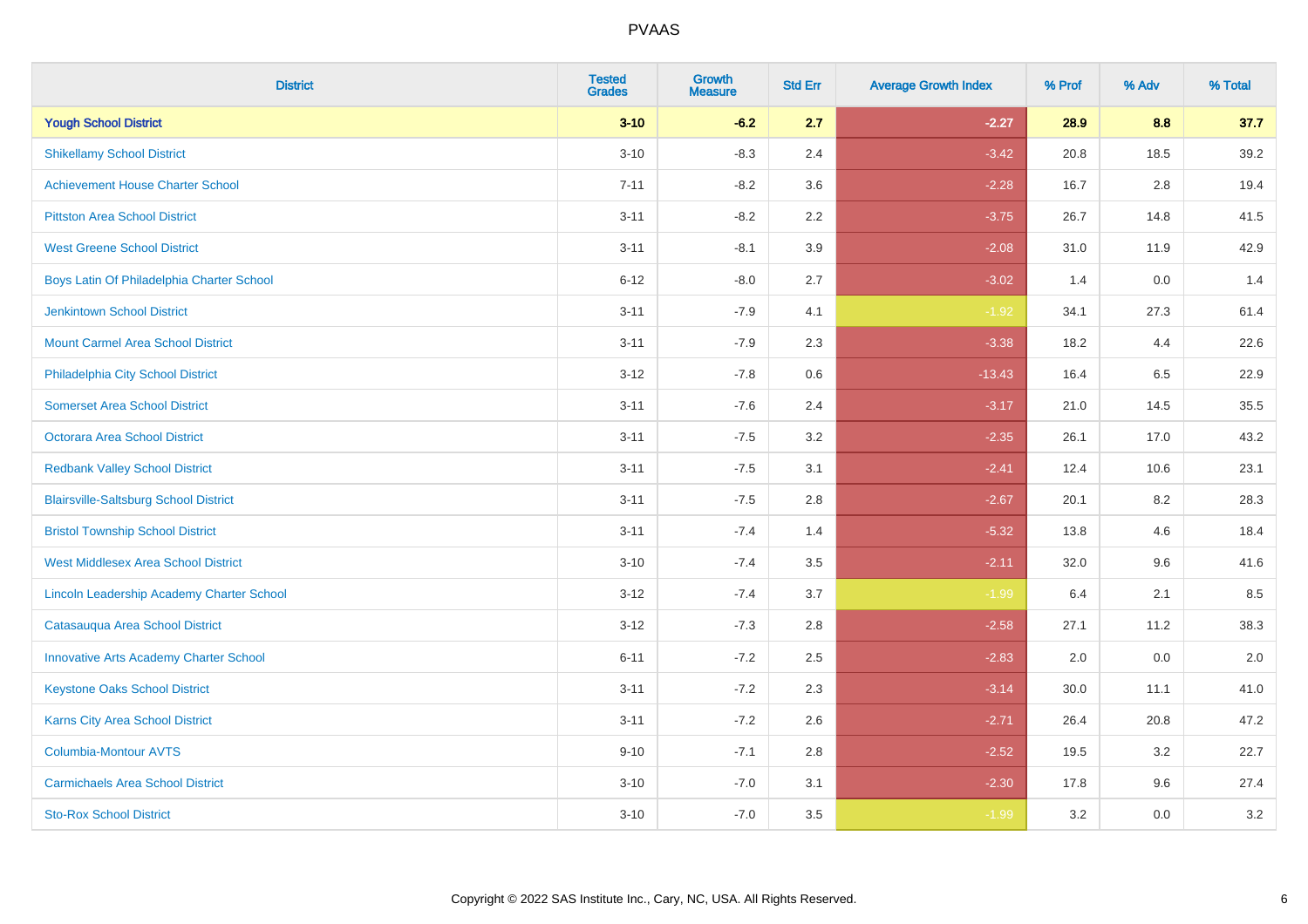| <b>District</b>                                        | <b>Tested</b><br><b>Grades</b> | <b>Growth</b><br><b>Measure</b> | <b>Std Err</b> | <b>Average Growth Index</b> | % Prof | % Adv | % Total |
|--------------------------------------------------------|--------------------------------|---------------------------------|----------------|-----------------------------|--------|-------|---------|
| <b>Yough School District</b>                           | $3 - 10$                       | $-6.2$                          | 2.7            | $-2.27$                     | 28.9   | 8.8   | 37.7    |
| <b>Berwick Area School District</b>                    | $3 - 11$                       | $-6.9$                          | 2.4            | $-2.84$                     | 22.3   | 11.5  | 33.8    |
| <b>Richland School District</b>                        | $3 - 11$                       | $-6.9$                          | 2.6            | $-2.63$                     | 40.1   | 20.9  | 61.0    |
| <b>Greensburg Salem School District</b>                | $3 - 11$                       | $-6.9$                          | $2.2\,$        | $-3.06$                     | 30.3   | 13.3  | 43.6    |
| <b>Corry Area School District</b>                      | $3 - 11$                       | $-6.8$                          | 2.3            | $-3.01$                     | 24.0   | 8.8   | 32.8    |
| <b>Greater Nanticoke Area School District</b>          | $3 - 12$                       | $-6.8$                          | 2.6            | $-2.58$                     | 15.2   | 8.9   | 24.1    |
| <b>Millersburg Area School District</b>                | $3 - 11$                       | $-6.6$                          | 3.4            | $-1.92$                     | 24.1   | 10.3  | 34.5    |
| <b>Sharon City School District</b>                     | $3 - 11$                       | $-6.5$                          | 2.3            | $-2.79$                     | 13.1   | 5.0   | 18.1    |
| <b>Keystone Education Center Charter School</b>        | $3 - 12$                       | $-6.5$                          | 5.1            | $-1.28$                     | 0.0    | 0.0   | 0.0     |
| <b>Union Area School District</b>                      | $3 - 11$                       | $-6.5$                          | 3.8            | $-1.70$                     | 30.6   | 12.2  | 42.9    |
| Perseus House Charter School Of Excellence             | $6 - 11$                       | $-6.4$                          | 2.6            | $-2.50$                     | 0.9    | 0.0   | 0.9     |
| <b>East Allegheny School District</b>                  | $3 - 11$                       | $-6.4$                          | 3.0            | $-2.11$                     | 21.0   | 7.4   | 28.4    |
| <b>Conemaugh Valley School District</b>                | $3 - 12$                       | $-6.3$                          | 4.1            | $-1.54$                     | 23.7   | 5.1   | 28.8    |
| <b>Wellsboro Area School District</b>                  | $3 - 11$                       | $-6.3$                          | 3.0            | $-2.08$                     | 24.4   | 13.4  | 37.8    |
| <b>Freedom Area School District</b>                    | $3 - 11$                       | $-6.3$                          | 3.1            | $-2.04$                     | 22.9   | 8.4   | 31.3    |
| <b>Riverside School District</b>                       | $3 - 11$                       | $-6.2$                          | 2.7            | $-2.33$                     | 20.8   | 17.0  | 37.7    |
| <b>Environmental Charter School At Frick Park</b>      | $3-9$                          | $-6.2$                          | 3.7            | $-1.67$                     | 25.9   | 3.4   | 29.3    |
| <b>Avonworth School District</b>                       | $3 - 10$                       | $-6.2$                          | 2.3            | $-2.68$                     | 35.9   | 14.1  | 50.0    |
| <b>Eastern York School District</b>                    | $3 - 11$                       | $-6.2$                          | 2.3            | $-2.70$                     | 27.8   | 18.5  | 46.4    |
| <b>Chester Charter Scholars Academy Charter School</b> | $3 - 12$                       | $-6.2$                          | 3.3            | $-1.88$                     | 2.2    | 0.0   | 2.2     |
| <b>Yough School District</b>                           | $3 - 10$                       | $-6.2$                          | 2.7            | $-2.27$                     | 28.9   | 8.8   | 37.7    |
| <b>Cambria Heights School District</b>                 | $3 - 10$                       | $-6.2$                          | 2.9            | $-2.11$                     | 25.0   | 13.0  | 38.0    |
| <b>Ridgway Area School District</b>                    | $3 - 11$                       | $-6.1$                          | 4.0            | $-1.53$                     | 42.2   | 15.6  | 57.8    |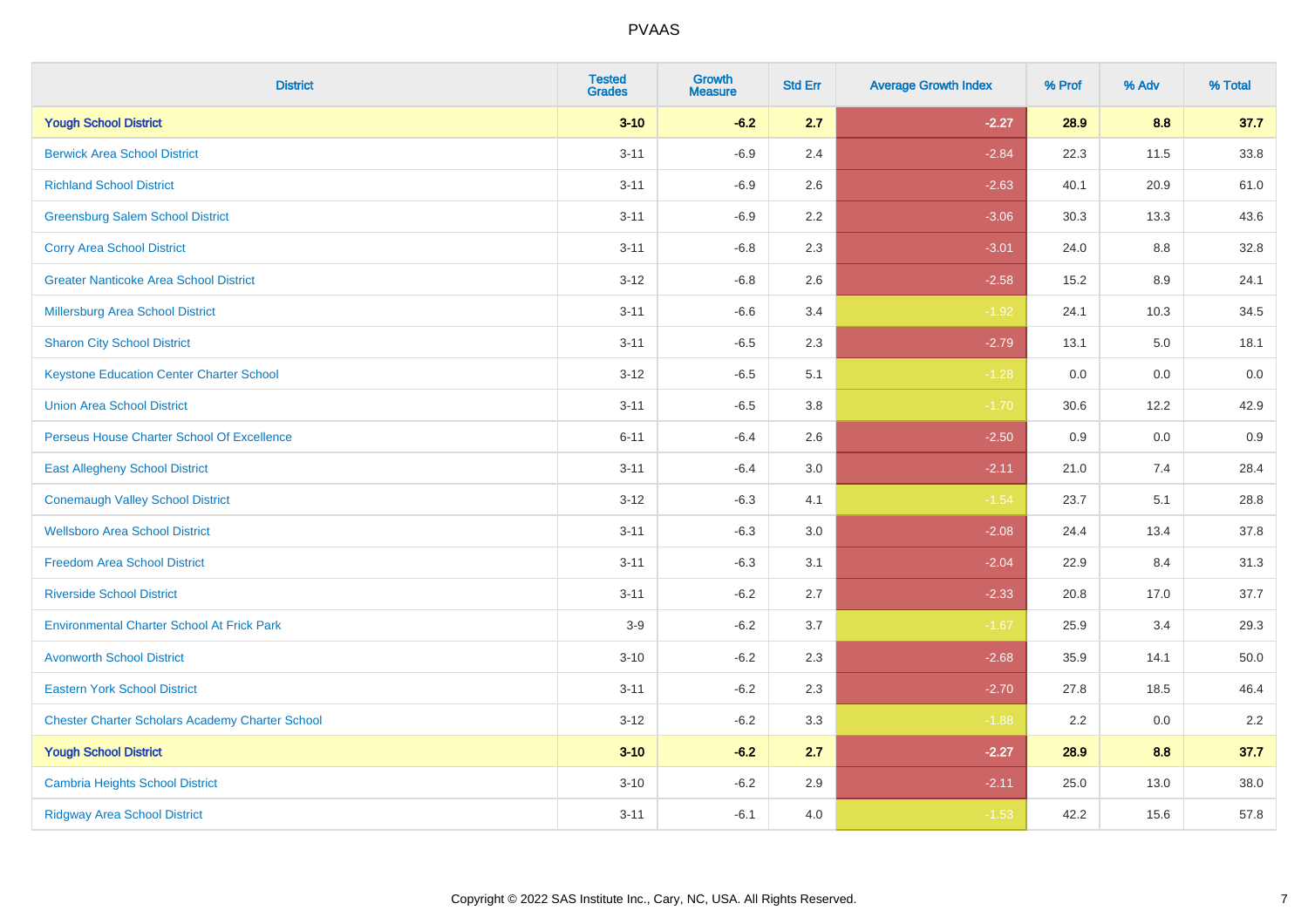| <b>District</b>                                 | <b>Tested</b><br><b>Grades</b> | <b>Growth</b><br><b>Measure</b> | <b>Std Err</b> | <b>Average Growth Index</b> | % Prof | % Adv   | % Total |
|-------------------------------------------------|--------------------------------|---------------------------------|----------------|-----------------------------|--------|---------|---------|
| <b>Yough School District</b>                    | $3 - 10$                       | $-6.2$                          | 2.7            | $-2.27$                     | 28.9   | 8.8     | 37.7    |
| <b>Montour School District</b>                  | $3 - 11$                       | $-6.1$                          | 2.1            | $-2.95$                     | 31.8   | 23.6    | 55.3    |
| <b>Elk Lake School District</b>                 | $3 - 11$                       | $-6.1$                          | 2.9            | $-2.12$                     | 26.3   | 11.6    | 37.9    |
| Mifflinburg Area School District                | $3 - 11$                       | $-6.0$                          | 2.1            | $-2.87$                     | 32.7   | 13.3    | 46.0    |
| <b>Gettysburg Area School District</b>          | $3 - 11$                       | $-6.0$                          | 2.0            | $-3.02$                     | 28.8   | 19.6    | 48.5    |
| <b>Westinghouse Arts Academy Charter School</b> | $9 - 10$                       | $-6.0$                          | 3.3            | $-1.81$                     | 20.2   | 8.9     | 29.1    |
| Southern Huntingdon County School District      | $3 - 11$                       | $-5.9$                          | 3.4            | $-1.76$                     | 32.8   | 4.9     | 37.7    |
| Lehigh Valley Academy Regional Charter School   | $3 - 11$                       | $-5.9$                          | 3.0            | $-1.98$                     | 20.0   | 7.7     | 27.7    |
| <b>Susquenita School District</b>               | $3 - 11$                       | $-5.9$                          | 2.6            | $-2.28$                     | 30.6   | 13.9    | 44.4    |
| <b>Bristol Borough School District</b>          | $3 - 12$                       | $-5.9$                          | 2.9            | $-2.00$                     | 27.8   | 3.3     | 31.1    |
| New Kensington-Arnold School District           | $3 - 11$                       | $-5.8$                          | 3.2            | $-1.80$                     | 10.8   | 1.2     | 12.0    |
| <b>Montgomery Area School District</b>          | $3 - 11$                       | $-5.8$                          | 3.2            | $-1.83$                     | 25.0   | 11.5    | 36.5    |
| <b>Weatherly Area School District</b>           | $3 - 11$                       | $-5.8$                          | $4.0\,$        | $-1.44$                     | 32.1   | $8.9\,$ | 41.1    |
| <b>Rochester Area School District</b>           | $3 - 11$                       | $-5.7$                          | 3.9            | $-1.45$                     | 14.9   | 2.1     | 17.0    |
| Selinsgrove Area School District                | $3 - 12$                       | $-5.7$                          | 2.1            | $-2.74$                     | 25.4   | 13.9    | 39.2    |
| <b>Harmony Area School District</b>             | $3 - 10$                       | $-5.7$                          | $5.0\,$        | $-1.13$                     | 33.3   | $0.0\,$ | 33.3    |
| <b>Mechanicsburg Area School District</b>       | $3 - 11$                       | $-5.7$                          | 1.6            | $-3.48$                     | 35.1   | 16.0    | 51.2    |
| Renaissance Academy Charter School              | $3 - 11$                       | $-5.6$                          | 3.1            | $-1.79$                     | 28.4   | 18.5    | 46.9    |
| <b>City CHS</b>                                 | $10 - 11$                      | $-5.6$                          | 2.4            | $-2.34$                     | 15.9   | 1.5     | 17.4    |
| <b>Millville Area School District</b>           | $3 - 12$                       | $-5.6$                          | 4.4            | $-1.26$                     | 31.4   | 11.4    | 42.9    |
| <b>Chambersburg Area School District</b>        | $3 - 11$                       | $-5.6$                          | 1.3            | $-4.42$                     | 24.2   | 15.2    | 39.4    |
| <b>Wyoming Valley West School District</b>      | $3 - 11$                       | $-5.5$                          | 2.3            | $-2.38$                     | 22.2   | 9.2     | 31.4    |
| <b>Elizabeth Forward School District</b>        | $3 - 11$                       | $-5.5$                          | 2.5            | $-2.25$                     | 32.2   | 12.8    | 45.0    |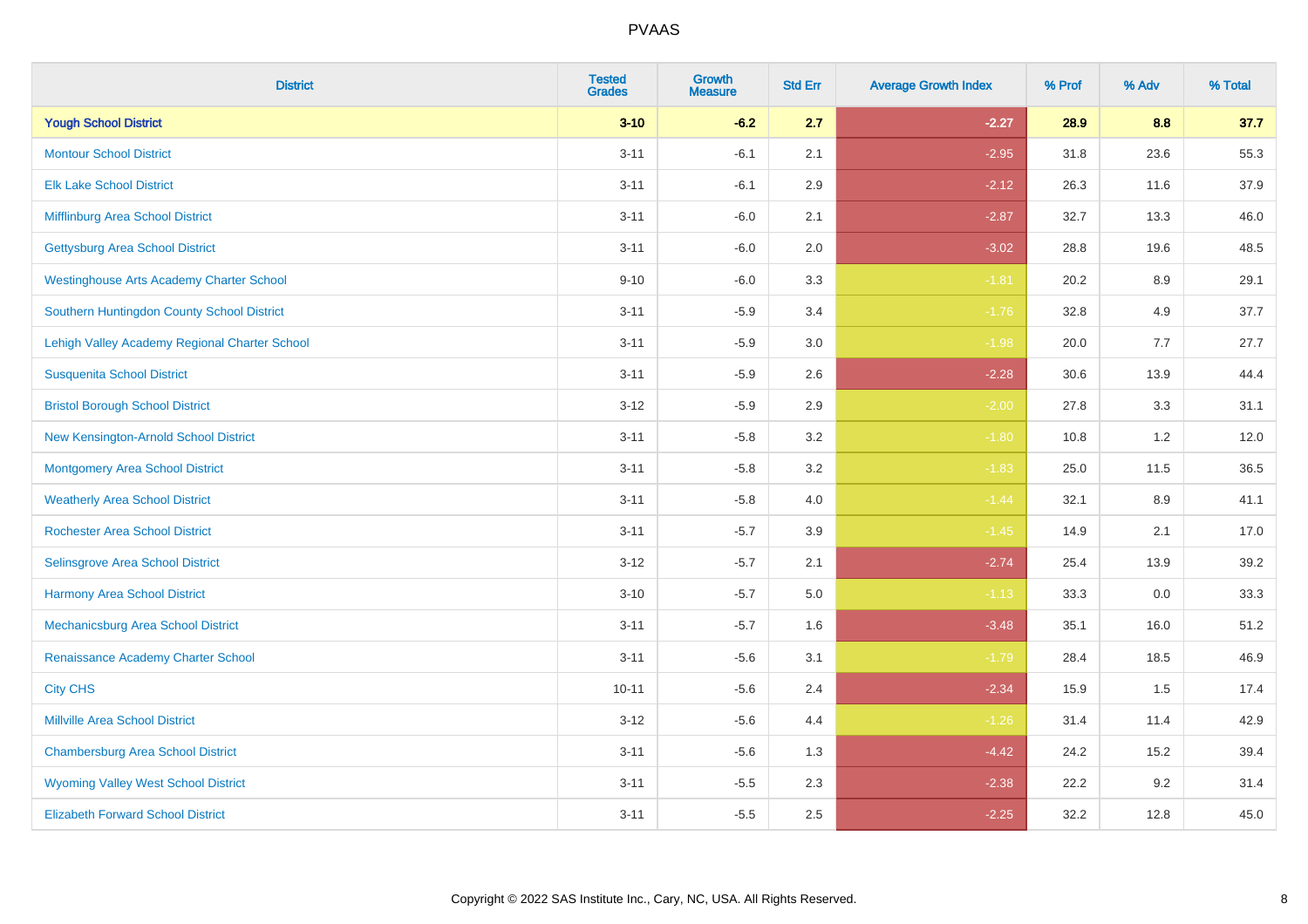| <b>District</b>                                                       | <b>Tested</b><br><b>Grades</b> | <b>Growth</b><br><b>Measure</b> | <b>Std Err</b> | <b>Average Growth Index</b> | % Prof | % Adv | % Total |
|-----------------------------------------------------------------------|--------------------------------|---------------------------------|----------------|-----------------------------|--------|-------|---------|
| <b>Yough School District</b>                                          | $3 - 10$                       | $-6.2$                          | 2.7            | $-2.27$                     | 28.9   | 8.8   | 37.7    |
| <b>Wyoming Area School District</b>                                   | $3 - 10$                       | $-5.5$                          | 2.5            | $-2.21$                     | 32.0   | 9.6   | 41.6    |
| <b>Baldwin-Whitehall School District</b>                              | $3 - 11$                       | $-5.5$                          | 1.9            | $-2.93$                     | 32.0   | 14.7  | 46.7    |
| <b>Riverside Beaver County School District</b>                        | $3 - 11$                       | $-5.5$                          | 2.7            | $-2.03$                     | 35.8   | 23.2  | 59.0    |
| <b>Cornell School District</b>                                        | $3 - 11$                       | $-5.5$                          | 4.6            | $-1.20$                     | 11.3   | 3.2   | 14.5    |
| <b>Pottsgrove School District</b>                                     | $3 - 11$                       | $-5.5$                          | 2.0            | $-2.78$                     | 28.6   | 10.3  | 38.8    |
| <b>Mount Pleasant Area School District</b>                            | $3 - 11$                       | $-5.4$                          | 2.3            | $-2.37$                     | 33.3   | 8.7   | 42.0    |
| <b>North East School District</b>                                     | $3 - 11$                       | $-5.3$                          | 2.7            | $-1.97$                     | 31.7   | 24.8  | 56.4    |
| <b>Wissahickon School District</b>                                    | $3 - 10$                       | $-5.3$                          | 1.7            | $-3.14$                     | 27.5   | 29.0  | 56.6    |
| <b>Steelton-Highspire School District</b>                             | $3 - 11$                       | $-5.3$                          | 3.2            | $-1.65$                     | 13.9   | 0.0   | 13.9    |
| <b>Connellsville Area School District</b>                             | $3 - 11$                       | $-5.3$                          | 2.0            | $-2.67$                     | 24.2   | 5.0   | 29.1    |
| <b>Schuylkill Haven Area School District</b>                          | $3 - 11$                       | $-5.3$                          | 2.7            | $-1.96$                     | 22.2   | 11.6  | 33.8    |
| <b>Central Dauphin School District</b>                                | $3 - 11$                       | $-5.2$                          | 1.2            | $-4.24$                     | 29.3   | 8.7   | 38.0    |
| <b>Carlisle Area School District</b>                                  | $3 - 11$                       | $-5.2$                          | 1.7            | $-2.99$                     | 28.0   | 19.3  | 47.3    |
| <b>Moshannon Valley School District</b>                               | $3 - 10$                       | $-5.1$                          | 4.6            | $-1.12$                     | 25.0   | 12.5  | 37.5    |
| <b>Southern Fulton School District</b>                                | $3 - 11$                       | $-5.1$                          | 4.0            | $-1.29$                     | 21.7   | 13.0  | 34.8    |
| Preparatory Charter School Of Mathematics, Science, Tech, And Careers | $9 - 10$                       | $-5.1$                          | 2.5            | $-2.03$                     | 6.3    | 1.4   | 7.7     |
| <b>Propel Charter School-Homestead</b>                                | $3 - 11$                       | $-5.0$                          | 3.9            | $-1.27$                     | 7.3    | 0.0   | 7.3     |
| <b>Northeast Bradford School District</b>                             | $3 - 10$                       | $-5.0$                          | 3.7            | $-1.35$                     | 30.6   | 4.8   | 35.5    |
| <b>Canon-Mcmillan School District</b>                                 | $3 - 11$                       | $-5.0$                          | 1.5            | $-3.25$                     | 30.8   | 28.5  | 59.3    |
| <b>Titusville Area School District</b>                                | $3 - 11$                       | $-5.0$                          | 2.5            | $-1.98$                     | 26.5   | 6.8   | 33.3    |
| <b>Cameron County School District</b>                                 | $3 - 12$                       | $-5.0$                          | 4.4            | $-1.12$                     | 34.9   | 4.8   | 39.7    |
| <b>Pottsville Area School District</b>                                | $3 - 12$                       | $-4.9$                          | 2.1            | $-2.36$                     | 21.8   | 7.9   | 29.6    |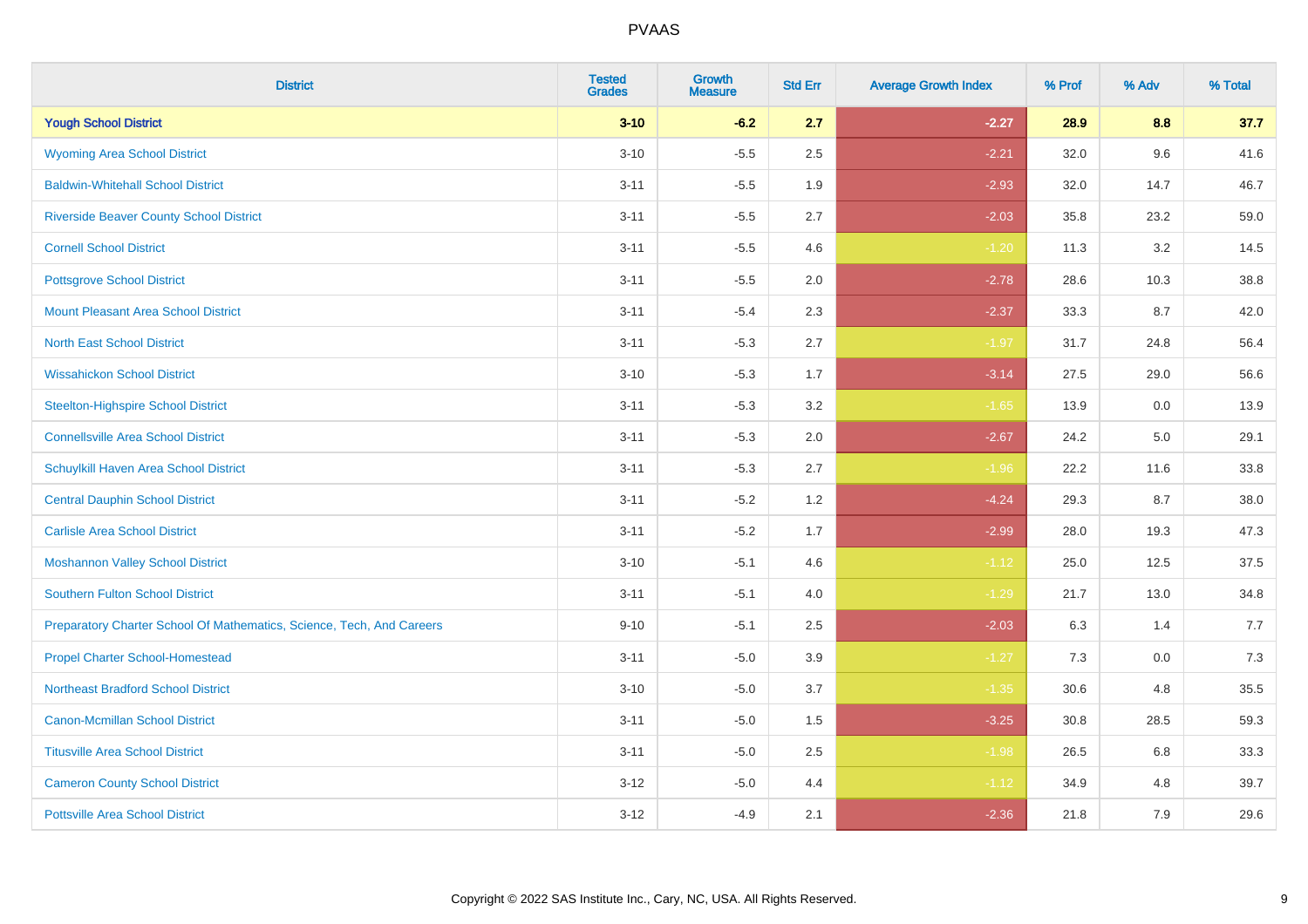| <b>District</b>                              | <b>Tested</b><br><b>Grades</b> | <b>Growth</b><br><b>Measure</b> | <b>Std Err</b> | <b>Average Growth Index</b> | % Prof | % Adv   | % Total |
|----------------------------------------------|--------------------------------|---------------------------------|----------------|-----------------------------|--------|---------|---------|
| <b>Yough School District</b>                 | $3 - 10$                       | $-6.2$                          | 2.7            | $-2.27$                     | 28.9   | 8.8     | 37.7    |
| <b>East Stroudsburg Area School District</b> | $3 - 11$                       | $-4.9$                          | 1.4            | $-3.38$                     | 22.7   | 12.5    | 35.2    |
| <b>North Schuylkill School District</b>      | $3 - 11$                       | $-4.7$                          | 2.2            | $-2.16$                     | 20.2   | 11.7    | 31.9    |
| <b>Troy Area School District</b>             | $3 - 10$                       | $-4.7$                          | 3.2            | $-1.46$                     | 22.8   | 16.5    | 39.2    |
| <b>Shenandoah Valley School District</b>     | $3 - 11$                       | $-4.5$                          | 3.5            | $-1.29$                     | 14.3   | 0.0     | 14.3    |
| <b>Susquehanna Community School District</b> | $3 - 11$                       | $-4.5$                          | 3.8            | $-1.19$                     | 31.9   | 8.8     | 40.7    |
| <b>Penn Cambria School District</b>          | $3 - 11$                       | $-4.5$                          | 2.4            | $-1.86$                     | 27.3   | 15.8    | 43.2    |
| <b>Erie City School District</b>             | $3 - 12$                       | $-4.5$                          | 1.4            | $-3.09$                     | 13.4   | 6.7     | 20.1    |
| <b>Bethlehem Area School District</b>        | $3 - 11$                       | $-4.5$                          | 1.1            | $-3.91$                     | 20.4   | 11.3    | 31.7    |
| <b>Bethel Park School District</b>           | $3 - 11$                       | $-4.4$                          | 1.7            | $-2.62$                     | 40.1   | 27.3    | 67.4    |
| <b>Governor Mifflin School District</b>      | $3 - 11$                       | $-4.4$                          | 1.6            | $-2.69$                     | 30.3   | 7.7     | 38.0    |
| Pocono Mountain School District              | $3 - 12$                       | $-4.3$                          | 1.8            | $-2.43$                     | 35.5   | 17.1    | 52.6    |
| <b>Quakertown Community School District</b>  | $3 - 12$                       | $-4.3$                          | $1.5$          | $-2.79$                     | 33.8   | 20.1    | 53.8    |
| <b>Charleroi School District</b>             | $3 - 11$                       | $-4.3$                          | 2.7            | $-1.55$                     | 22.2   | 15.9    | 38.1    |
| <b>Woodland Hills School District</b>        | $3 - 12$                       | $-4.2$                          | 2.5            | $-1.66$                     | 10.1   | 1.4     | 11.5    |
| Urban Pathways 6-12 Charter School           | $6 - 11$                       | $-4.1$                          | 5.7            | $-0.72$                     | 0.0    | $0.0\,$ | $0.0\,$ |
| <b>Southern Lehigh School District</b>       | $3 - 11$                       | $-4.1$                          | 2.1            | $-1.94$                     | 39.3   | 28.0    | 67.2    |
| <b>Kiski Area School District</b>            | $3 - 11$                       | $-4.0$                          | 2.0            | $-1.99$                     | 23.1   | 18.2    | 41.3    |
| <b>Towanda Area School District</b>          | $3 - 11$                       | $-4.0$                          | 2.6            | $-1.52$                     | 24.8   | 9.9     | 34.8    |
| <b>Valley Grove School District</b>          | $3 - 10$                       | $-4.0$                          | 5.5            | $-0.72$                     | 68.4   | 15.8    | 84.2    |
| <b>Springfield Township School District</b>  | $3 - 11$                       | $-3.9$                          | 3.1            | $-1.27$                     | 37.2   | 30.8    | 68.1    |
| <b>Monessen City School District</b>         | $3 - 10$                       | $-3.9$                          | 5.6            | $-0.69$                     | 21.0   | 10.5    | 31.6    |
| <b>Dauphin County Technical School</b>       | $9 - 11$                       | $-3.9$                          | 2.3            | $-1.67$                     | 18.3   | 11.1    | 29.3    |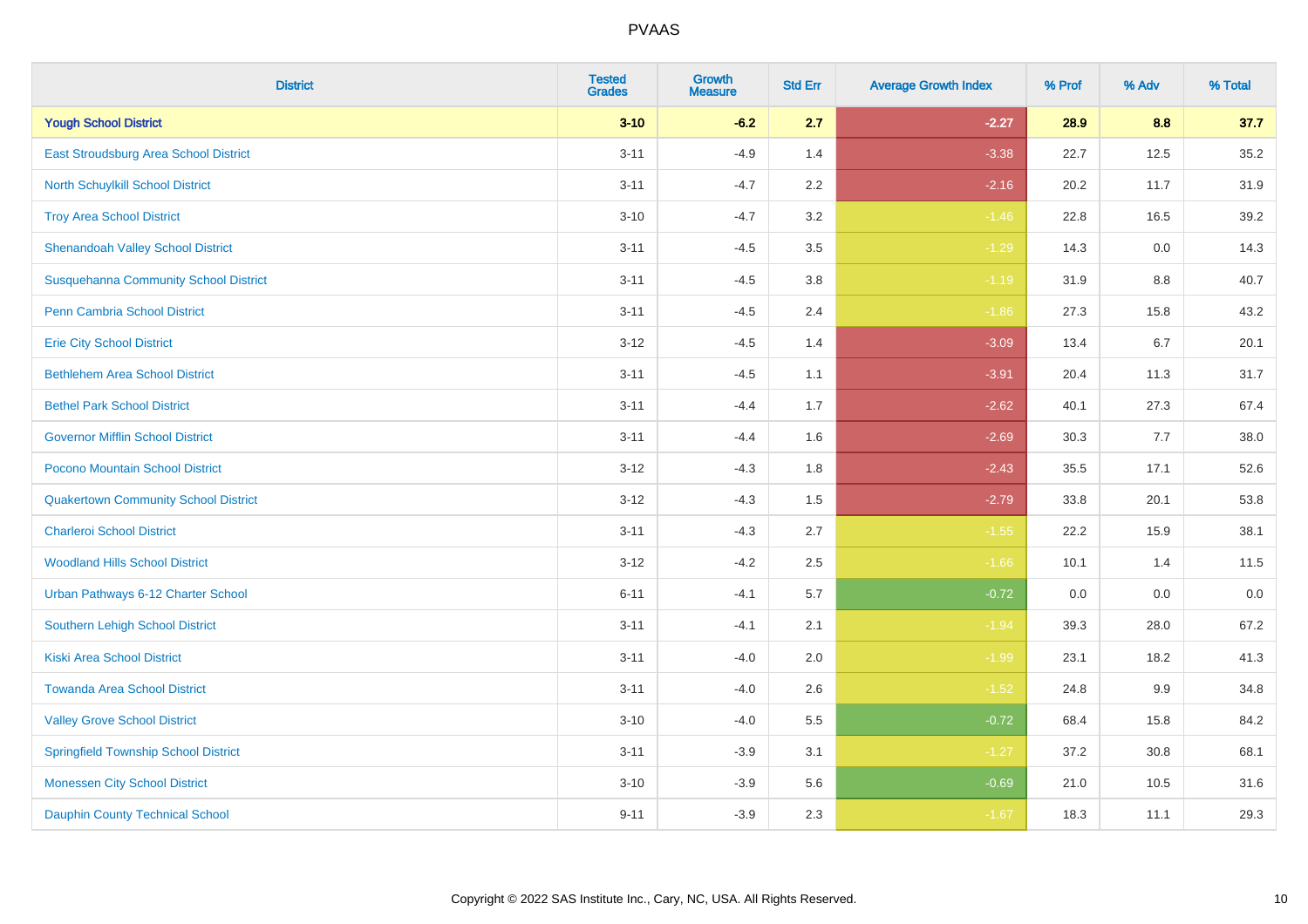| <b>District</b>                                         | <b>Tested</b><br><b>Grades</b> | <b>Growth</b><br><b>Measure</b> | <b>Std Err</b> | <b>Average Growth Index</b> | % Prof | % Adv   | % Total |
|---------------------------------------------------------|--------------------------------|---------------------------------|----------------|-----------------------------|--------|---------|---------|
| <b>Yough School District</b>                            | $3 - 10$                       | $-6.2$                          | 2.7            | $-2.27$                     | 28.9   | 8.8     | 37.7    |
| <b>Slippery Rock Area School District</b>               | $3 - 11$                       | $-3.8$                          | 2.5            | $-1.56$                     | 30.8   | 21.9    | 52.7    |
| <b>Universal Audenried Charter School</b>               | $9 - 11$                       | $-3.8$                          | 2.5            | $-1.53$                     | 3.0    | 0.5     | 3.5     |
| <b>Laurel Highlands School District</b>                 | $3 - 11$                       | $-3.8$                          | 2.3            | $-1.63$                     | 20.9   | 14.6    | 35.4    |
| <b>Franklin Area School District</b>                    | $3 - 11$                       | $-3.7$                          | 2.6            | $-1.43$                     | 30.5   | 5.9     | 36.4    |
| <b>Parkland School District</b>                         | $3 - 11$                       | $-3.7$                          | 1.2            | $-3.17$                     | 31.4   | 30.6    | 62.0    |
| <b>Chester-Upland School District</b>                   | $3 - 11$                       | $-3.6$                          | 2.6            | $-1.38$                     | 1.6    | $0.0\,$ | 1.6     |
| <b>Sugar Valley Rural Charter School</b>                | $3 - 11$                       | $-3.6$                          | 3.7            | $-0.98$                     | 10.3   | 0.0     | 10.3    |
| <b>Owen J Roberts School District</b>                   | $3 - 11$                       | $-3.5$                          | 1.5            | $-2.27$                     | 36.8   | 24.4    | 61.2    |
| <b>Greater Johnstown School District</b>                | $3 - 11$                       | $-3.5$                          | 2.4            | $-1.45$                     | 10.3   | 1.3     | 11.5    |
| <b>Middletown Area School District</b>                  | $3 - 11$                       | $-3.4$                          | 2.4            | $-1.44$                     | 34.3   | 15.2    | 49.4    |
| <b>Propel Charter School-Montour</b>                    | $3 - 10$                       | $-3.4$                          | 3.6            | $-0.93$                     | 7.7    | 0.0     | 7.7     |
| <b>Mahanoy Area School District</b>                     | $3 - 10$                       | $-3.4$                          | 3.1            | $-1.07$                     | 21.4   | $8.6\,$ | 30.0    |
| <b>Crestwood School District</b>                        | $3 - 11$                       | $-3.4$                          | 2.2            | $-1.52$                     | 33.1   | 21.7    | 54.9    |
| Center For Student Learning Charter School At Pennsbury | $6 - 12$                       | $-3.3$                          | 6.0            | $-0.55$                     | 23.1   | 0.0     | 23.1    |
| <b>Roberto Clemente Charter School</b>                  | $3 - 12$                       | $-3.3$                          | 4.1            | $-0.79$                     | 22.7   | 4.6     | 27.3    |
| <b>Pleasant Valley School District</b>                  | $3 - 11$                       | $-3.3$                          | 1.8            | $-1.80$                     | 28.5   | 10.4    | 39.0    |
| <b>Twin Valley School District</b>                      | $3 - 12$                       | $-3.2$                          | 1.9            | $-1.68$                     | 38.8   | 19.8    | 58.6    |
| <b>Northwest Area School District</b>                   | $3 - 10$                       | $-3.2$                          | 3.3            | $-0.97$                     | 30.4   | 13.0    | 43.5    |
| <b>Susq-Cyber Charter School</b>                        | $9 - 11$                       | $-3.2$                          | 5.8            | $-0.54$                     | 23.8   | 4.8     | 28.6    |
| <b>Oxford Area School District</b>                      | $3 - 11$                       | $-3.1$                          | 1.8            | $-1.77$                     | 27.5   | 14.5    | 42.0    |
| <b>Reynolds School District</b>                         | $3 - 10$                       | $-3.0$                          | 3.5            | $-0.87$                     | 27.3   | 9.1     | 36.4    |
| <b>KIPP Dubois Charter School</b>                       | $9 - 10$                       | $-3.0$                          | 3.1            | $-0.95$                     | 10.0   | 0.0     | 10.0    |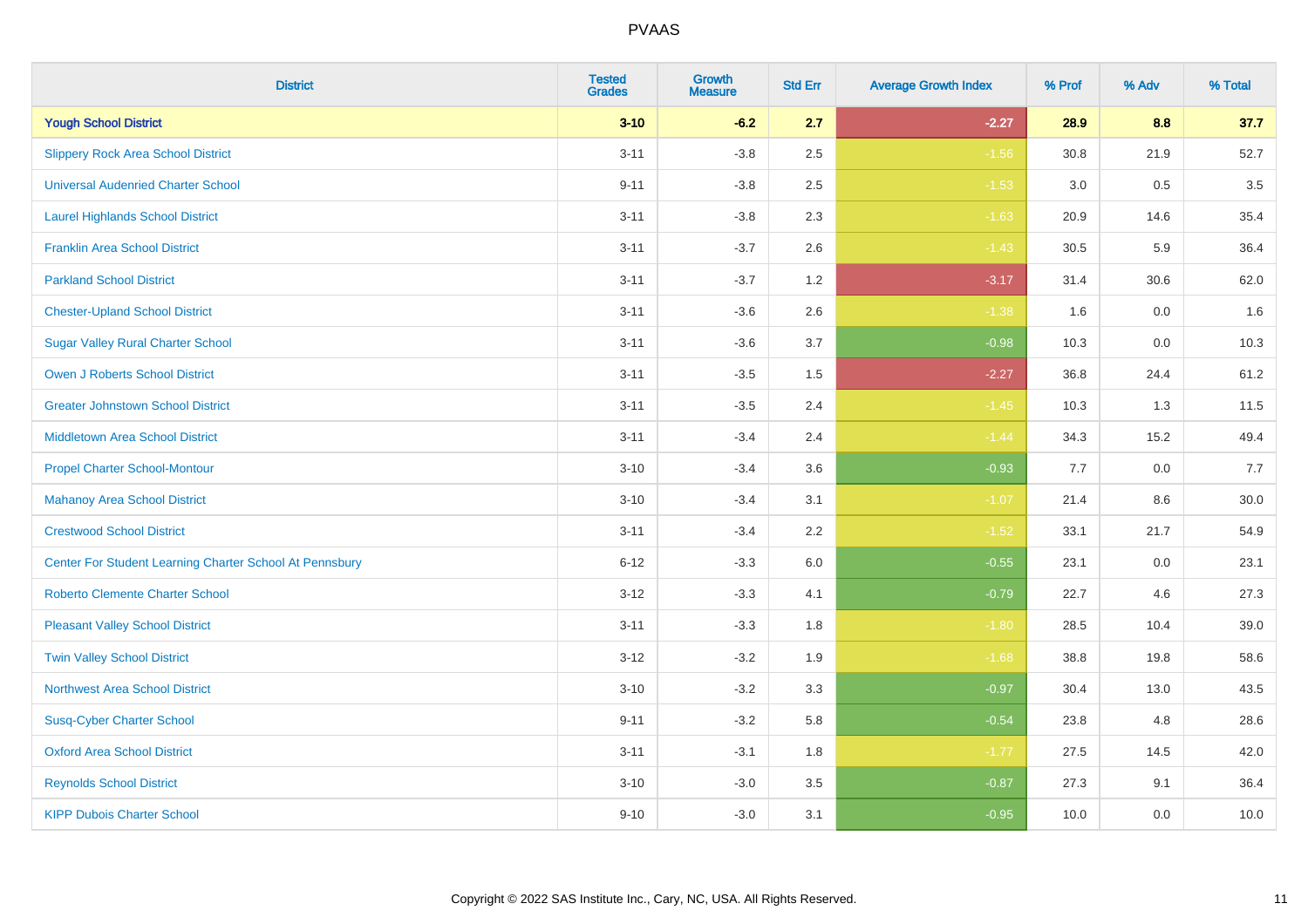| <b>District</b>                             | <b>Tested</b><br><b>Grades</b> | <b>Growth</b><br><b>Measure</b> | <b>Std Err</b> | <b>Average Growth Index</b> | % Prof | % Adv | % Total |
|---------------------------------------------|--------------------------------|---------------------------------|----------------|-----------------------------|--------|-------|---------|
| <b>Yough School District</b>                | $3 - 10$                       | $-6.2$                          | 2.7            | $-2.27$                     | 28.9   | 8.8   | 37.7    |
| <b>Northgate School District</b>            | $3 - 11$                       | $-3.0$                          | 3.4            | $-0.85$                     | 35.6   | 6.8   | 42.4    |
| <b>Beaver Area School District</b>          | $3 - 10$                       | $-3.0$                          | 2.5            | $-1.16$                     | 25.8   | 27.8  | 53.6    |
| <b>Minersville Area School District</b>     | $3 - 11$                       | $-2.9$                          | 3.4            | $-0.86$                     | 27.4   | 9.7   | 37.1    |
| <b>Boyertown Area School District</b>       | $3 - 11$                       | $-2.9$                          | 1.4            | $-2.06$                     | 30.8   | 22.6  | 53.4    |
| <b>Bucks County Technical High School</b>   | $9 - 10$                       | $-2.9$                          | 2.2            | $-1.29$                     | 27.7   | 10.4  | 38.2    |
| <b>Rose Tree Media School District</b>      | $3 - 10$                       | $-2.8$                          | 2.1            | $-1.33$                     | 35.2   | 29.6  | 64.8    |
| <b>Carbondale Area School District</b>      | $3 - 10$                       | $-2.8$                          | 3.2            | $-0.87$                     | 27.5   | 2.9   | 30.4    |
| <b>Uniontown Area School District</b>       | $3 - 11$                       | $-2.8$                          | 3.1            | $-0.91$                     | 31.7   | 7.3   | 39.0    |
| <b>Dubois Area School District</b>          | $3 - 11$                       | $-2.8$                          | 2.0            | $-1.37$                     | 35.5   | 19.0  | 54.6    |
| <b>Tri-Valley School District</b>           | $3 - 10$                       | $-2.7$                          | 3.9            | $-0.69$                     | 31.0   | 9.5   | 40.5    |
| Hatboro-Horsham School District             | $3 - 11$                       | $-2.7$                          | 1.6            | $-1.65$                     | 27.9   | 17.9  | 45.8    |
| Hollidaysburg Area School District          | $3 - 11$                       | $-2.7$                          | 1.6            | $-1.64$                     | 32.6   | 15.2  | 47.8    |
| <b>Shamokin Area School District</b>        | $3 - 11$                       | $-2.6$                          | 2.5            | $-1.06$                     | 19.6   | 9.8   | 29.3    |
| <b>Nazareth Area School District</b>        | $3 - 11$                       | $-2.5$                          | 1.7            | $-1.53$                     | 29.2   | 24.6  | 53.8    |
| <b>Mount Union Area School District</b>     | $3 - 10$                       | $-2.5$                          | 2.8            | $-0.89$                     | 19.8   | 5.8   | 25.6    |
| Northwestern Lehigh School District         | $3 - 11$                       | $-2.4$                          | 2.1            | $-1.14$                     | 41.7   | 17.9  | 59.5    |
| <b>Wyomissing Area School District</b>      | $3-12$                         | $-2.4$                          | 2.6            | $-0.92$                     | 25.6   | 28.1  | 53.7    |
| <b>Southeastern Greene School District</b>  | $3 - 10$                       | $-2.3$                          | 4.4            | $-0.53$                     | 29.0   | 9.7   | 38.7    |
| <b>York Academy Regional Charter School</b> | $3 - 11$                       | $-2.3$                          | 4.4            | $-0.52$                     | 23.5   | 2.0   | 25.5    |
| <b>Conneaut School District</b>             | $3 - 12$                       | $-2.3$                          | 2.6            | $-0.91$                     | 27.4   | 9.7   | 37.1    |
| Mastery Charter School - Shoemaker Campus   | $7 - 10$                       | $-2.3$                          | 2.8            | $-0.81$                     | 10.1   | 3.7   | 13.8    |
| Northern Bedford County School District     | $3 - 11$                       | $-2.3$                          | 3.3            | $-0.69$                     | 26.2   | 16.9  | 43.1    |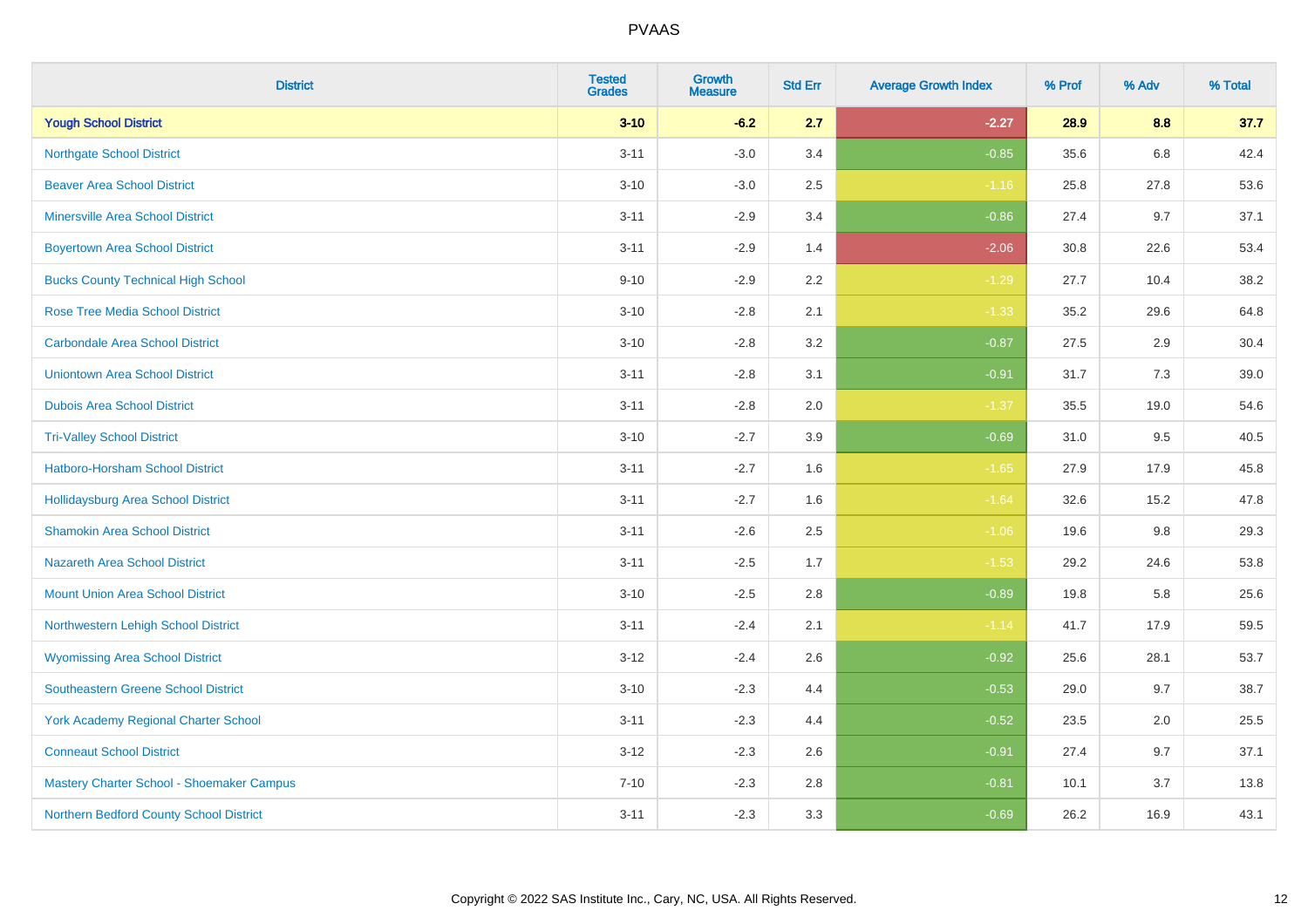| <b>District</b>                                   | <b>Tested</b><br><b>Grades</b> | <b>Growth</b><br><b>Measure</b> | <b>Std Err</b> | <b>Average Growth Index</b> | % Prof | % Adv   | % Total |
|---------------------------------------------------|--------------------------------|---------------------------------|----------------|-----------------------------|--------|---------|---------|
| <b>Yough School District</b>                      | $3 - 10$                       | $-6.2$                          | 2.7            | $-2.27$                     | 28.9   | 8.8     | 37.7    |
| <b>West Chester Area School District</b>          | $3 - 11$                       | $-2.1$                          | 1.2            | $-1.83$                     | 36.4   | 23.2    | 59.6    |
| <b>New Brighton Area School District</b>          | $3 - 11$                       | $-2.1$                          | 3.2            | $-0.65$                     | 31.5   | 11.1    | 42.6    |
| Propel Charter School - Braddock Hills            | $3 - 11$                       | $-2.1$                          | 3.3            | $-0.63$                     | 4.8    | 3.2     | 8.1     |
| <b>Shaler Area School District</b>                | $3 - 11$                       | $-2.1$                          | 1.8            | $-1.18$                     | 32.0   | 13.0    | 45.0    |
| <b>Carlynton School District</b>                  | $3 - 11$                       | $-2.0$                          | 3.2            | $-0.62$                     | 27.9   | 5.2     | 33.1    |
| <b>Penns Manor Area School District</b>           | $3 - 12$                       | $-1.9$                          | 3.5            | $-0.55$                     | 24.2   | $3.8\,$ | 28.0    |
| <b>Allegheny Valley School District</b>           | $3 - 11$                       | $-1.9$                          | 3.9            | $-0.48$                     | 31.8   | 11.4    | 43.2    |
| <b>Lakeview School District</b>                   | $3 - 11$                       | $-1.9$                          | 3.5            | $-0.53$                     | 41.5   | 12.3    | 53.8    |
| <b>Farrell Area School District</b>               | $3 - 11$                       | $-1.9$                          | 4.2            | $-0.44$                     | 9.3    | 11.6    | 20.9    |
| <b>Chichester School District</b>                 | $3 - 11$                       | $-1.8$                          | 4.2            | $-0.44$                     | 40.0   | 14.0    | 54.0    |
| <b>Bradford Area School District</b>              | $3 - 12$                       | $-1.8$                          | 2.3            | $-0.79$                     | 31.2   | 16.7    | 47.9    |
| <b>Forest Area School District</b>                | $3 - 11$                       | $-1.8$                          | 4.7            | $-0.37$                     | 18.9   | 15.1    | 34.0    |
| <b>Mastery Charter High School-Lenfest Campus</b> | $7 - 11$                       | $-1.8$                          | 5.8            | $-0.30$                     | 26.3   | 0.0     | 26.3    |
| <b>Albert Gallatin Area School District</b>       | $3 - 11$                       | $-1.7$                          | 2.3            | $-0.72$                     | 31.9   | 20.7    | 52.7    |
| <b>Clairton City School District</b>              | $3 - 11$                       | $-1.6$                          | 5.0            | $-0.32$                     | 3.8    | 0.5     | 4.4     |
| <b>Burrell School District</b>                    | $3 - 11$                       | $-1.5$                          | 3.3            | $-0.44$                     | 27.8   | 17.7    | 45.6    |
| <b>Clearfield Area School District</b>            | $3 - 10$                       | $-1.3$                          | 3.7            | $-0.34$                     | 43.9   | 24.6    | 68.4    |
| <b>Highlands School District</b>                  | $3 - 11$                       | $-1.3$                          | 2.3            | $-0.55$                     | 32.6   | 10.5    | 43.0    |
| <b>Bangor Area School District</b>                | $3 - 12$                       | $-1.2$                          | 2.0            | $-0.60$                     | 25.8   | 12.7    | 38.5    |
| <b>Forest City Regional School District</b>       | $3 - 12$                       | $-1.2$                          | 3.6            | $-0.33$                     | 26.5   | 8.2     | 34.7    |
| <b>Lebanon School District</b>                    | $3 - 11$                       | $-1.2$                          | 1.9            | $-0.63$                     | 15.2   | 6.4     | 21.6    |
| <b>Claysburg-Kimmel School District</b>           | $3 - 11$                       | $-1.2$                          | 5.2            | $-0.22$                     | 5.0    | 0.0     | 5.0     |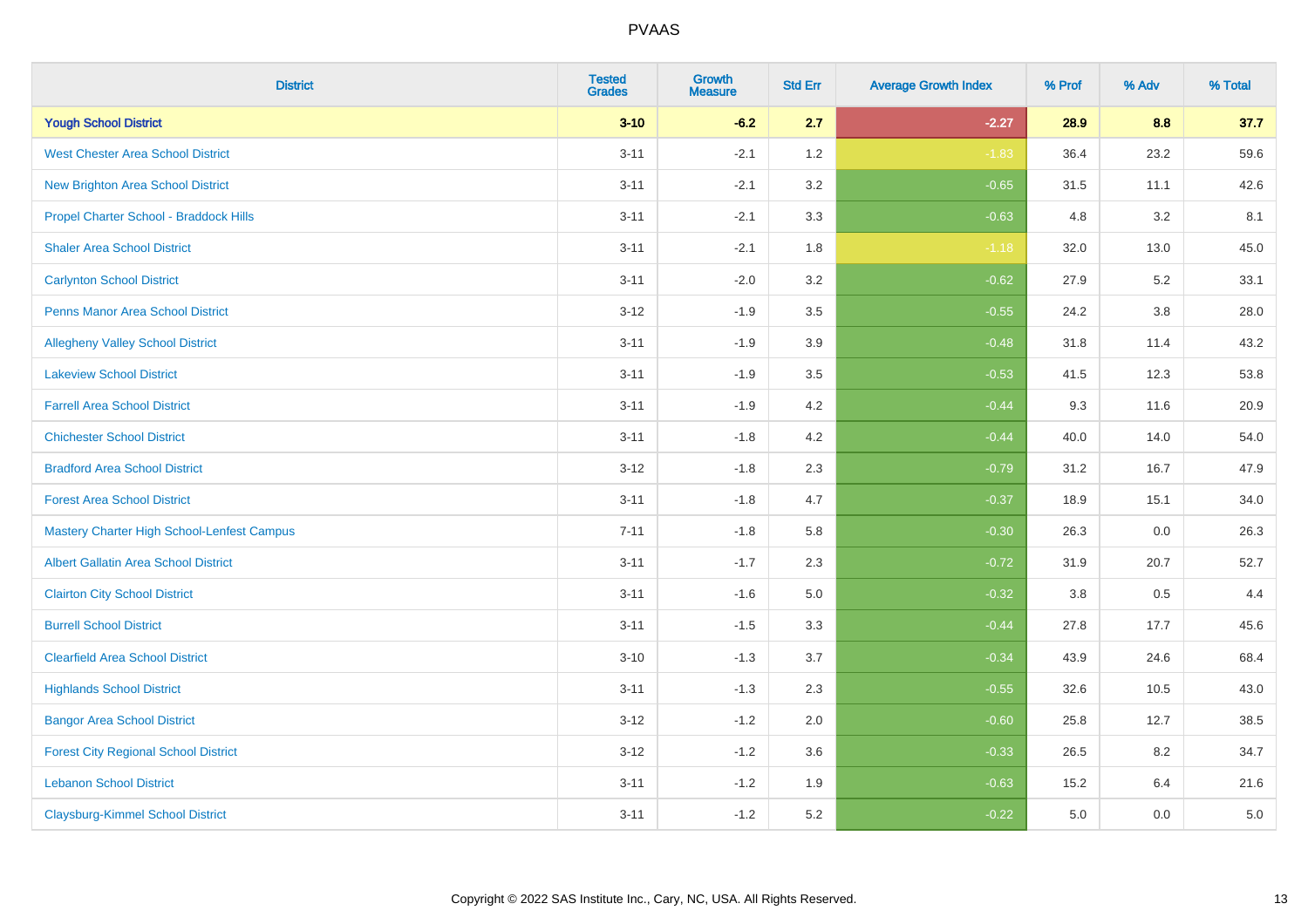| <b>District</b>                                | <b>Tested</b><br><b>Grades</b> | <b>Growth</b><br><b>Measure</b> | <b>Std Err</b> | <b>Average Growth Index</b> | % Prof | % Adv | % Total |
|------------------------------------------------|--------------------------------|---------------------------------|----------------|-----------------------------|--------|-------|---------|
| <b>Yough School District</b>                   | $3 - 10$                       | $-6.2$                          | 2.7            | $-2.27$                     | 28.9   | 8.8   | 37.7    |
| <b>Columbia Borough School District</b>        | $3 - 12$                       | $-1.1$                          | 3.6            | $-0.31$                     | 17.2   | 1.7   | 19.0    |
| <b>Ferndale Area School District</b>           | $3 - 10$                       | $-1.1$                          | 4.1            | $-0.27$                     | 21.0   | 7.9   | 29.0    |
| <b>Norwin School District</b>                  | $3 - 11$                       | $-1.1$                          | 1.6            | $-0.70$                     | 37.7   | 27.6  | 65.2    |
| <b>Evergreen Community Charter School</b>      | $6 - 11$                       | $-1.1$                          | 4.7            | $-0.23$                     | 34.6   | 26.9  | 61.5    |
| <b>Pine Grove Area School District</b>         | $3 - 11$                       | $-1.1$                          | 3.0            | $-0.36$                     | 29.5   | 14.3  | 43.8    |
| <b>Everett Area School District</b>            | $3 - 11$                       | $-1.1$                          | 3.1            | $-0.34$                     | 34.2   | 13.2  | 47.4    |
| <b>Schuylkill Valley School District</b>       | $3 - 11$                       | $-1.0$                          | 2.2            | $-0.47$                     | 29.8   | 20.2  | 50.0    |
| <b>Westmont Hilltop School District</b>        | $3 - 11$                       | $-1.0$                          | 2.8            | $-0.36$                     | 33.3   | 14.7  | 48.0    |
| <b>South Eastern School District</b>           | $3 - 11$                       | $-1.0$                          | 1.8            | $-0.55$                     | 36.4   | 17.1  | 53.5    |
| <b>Exeter Township School District</b>         | $3 - 11$                       | $-1.0$                          | 1.7            | $-0.58$                     | 27.2   | 15.6  | 42.8    |
| <b>South Allegheny School District</b>         | $3 - 11$                       | $-0.9$                          | 3.1            | $-0.30$                     | 23.8   | 2.5   | 26.2    |
| <b>Palmerton Area School District</b>          | $3 - 11$                       | $-0.9$                          | 2.7            | $-0.34$                     | 34.3   | 14.3  | 48.6    |
| <b>Blacklick Valley School District</b>        | $3 - 11$                       | $-0.9$                          | 3.9            | $-0.23$                     | 7.7    | 7.7   | 15.4    |
| <b>Cranberry Area School District</b>          | $3 - 12$                       | $-0.9$                          | 3.1            | $-0.29$                     | 25.5   | 9.7   | 35.2    |
| <b>MaST Community Charter School</b>           | $3 - 10$                       | $-0.9$                          | 2.5            | $-0.34$                     | 25.0   | 21.6  | 46.6    |
| <b>Lehigh Career &amp; Technical Institute</b> | $10 - 12$                      | $-0.7$                          | 6.3            | $-0.11$                     | 36.4   | 4.6   | 40.9    |
| Jeannette City School District                 | $3 - 11$                       | $-0.7$                          | 3.4            | $-0.20$                     | 26.8   | 4.1   | 30.9    |
| <b>Fort Cherry School District</b>             | $3 - 10$                       | $-0.7$                          | 3.1            | $-0.21$                     | 30.6   | 14.1  | 44.7    |
| Northern Lebanon School District               | $3 - 11$                       | $-0.7$                          | 2.3            | $-0.29$                     | 18.8   | 6.8   | 25.6    |
| South Side Area School District                | $3 - 11$                       | $-0.6$                          | 3.1            | $-0.19$                     | 24.0   | 28.0  | 52.0    |
| <b>Fairfield Area School District</b>          | $3 - 11$                       | $-0.5$                          | 3.6            | $-0.13$                     | 43.9   | 6.1   | 50.0    |
| <b>Portage Area School District</b>            | $3 - 10$                       | $-0.5$                          | 3.3            | $-0.14$                     | 27.0   | 20.6  | 47.6    |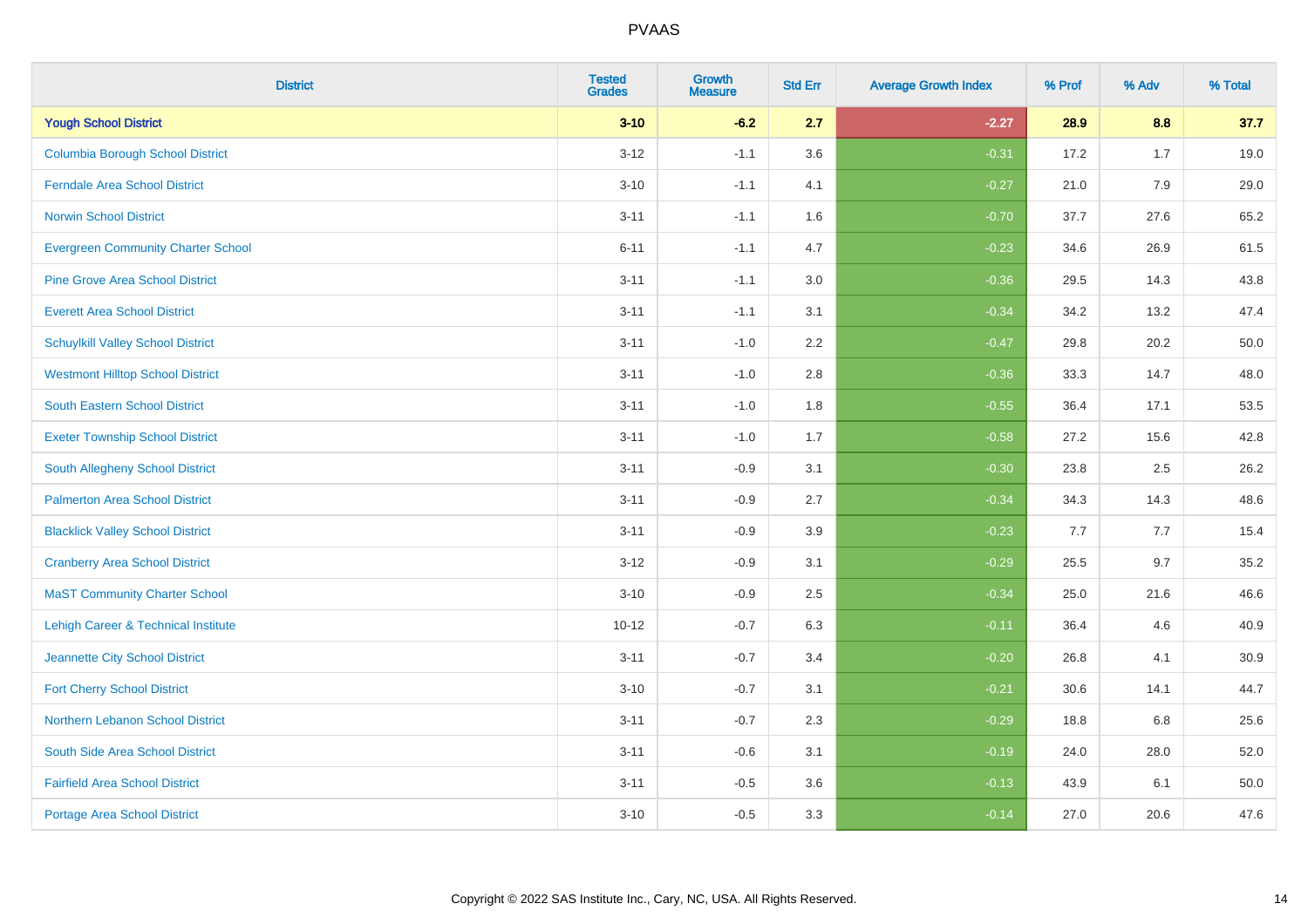| <b>District</b>                                  | <b>Tested</b><br><b>Grades</b> | <b>Growth</b><br><b>Measure</b> | <b>Std Err</b> | <b>Average Growth Index</b> | % Prof | % Adv | % Total |
|--------------------------------------------------|--------------------------------|---------------------------------|----------------|-----------------------------|--------|-------|---------|
| <b>Yough School District</b>                     | $3 - 10$                       | $-6.2$                          | 2.7            | $-2.27$                     | 28.9   | 8.8   | 37.7    |
| <b>Otto-Eldred School District</b>               | $3 - 11$                       | $-0.5$                          | 3.5            | $-0.13$                     | 35.8   | 10.5  | 46.3    |
| <b>Brockway Area School District</b>             | $3 - 11$                       | $-0.4$                          | 3.5            | $-0.11$                     | 41.2   | 13.8  | 55.0    |
| <b>Central Greene School District</b>            | $3 - 11$                       | $-0.4$                          | 2.5            | $-0.15$                     | 27.8   | 14.8  | 42.6    |
| <b>Northern Cambria School District</b>          | $3 - 11$                       | $-0.3$                          | 3.4            | $-0.09$                     | 26.5   | 1.2   | 27.7    |
| <b>Wilson Area School District</b>               | $3 - 11$                       | $-0.3$                          | 2.4            | $-0.12$                     | 35.4   | 14.6  | 50.0    |
| <b>Greencastle-Antrim School District</b>        | $3 - 11$                       | $-0.3$                          | 2.0            | $-0.14$                     | 30.9   | 22.2  | 53.1    |
| <b>Harrisburg City School District</b>           | $3 - 11$                       | $-0.2$                          | 2.0            | $-0.11$                     | 6.0    | 2.0   | 8.0     |
| <b>Freeport Area School District</b>             | $3 - 10$                       | $-0.2$                          | 2.1            | $-0.10$                     | 37.4   | 29.8  | 67.2    |
| Southern Tioga School District                   | $3 - 11$                       | $-0.1$                          | 2.8            | $-0.03$                     | 26.3   | 10.3  | 36.6    |
| <b>Warren County School District</b>             | $3 - 11$                       | $-0.1$                          | 1.6            | $-0.06$                     | 26.7   | 9.7   | 36.4    |
| <b>Penn Hills School District</b>                | $3 - 11$                       | 0.0                             | 2.4            | 0.02                        | 18.4   | 7.1   | 25.6    |
| Altoona Area School District                     | $3 - 12$                       | 0.1                             | 1.5            | 0.07                        | 29.0   | 13.8  | 42.8    |
| Community Academy Of Philadelphia Charter School | $3 - 11$                       | 0.1                             | 2.6            | 0.06                        | 9.7    | 2.6   | 12.4    |
| <b>Garnet Valley School District</b>             | $3 - 10$                       | 0.2                             | 1.7            | 0.13                        | 34.9   | 26.4  | 61.3    |
| <b>Central Columbia School District</b>          | $3-12$                         | 0.3                             | 2.3            | 0.12                        | 25.4   | 37.6  | 63.0    |
| <b>Ridley School District</b>                    | $3 - 12$                       | 0.3                             | 1.6            | 0.21                        | 32.0   | 10.7  | 42.6    |
| <b>Shippensburg Area School District</b>         | $3 - 11$                       | 0.5                             | 1.8            | 0.26                        | 23.5   | 22.8  | 46.3    |
| <b>Wilson School District</b>                    | $3 - 12$                       | 0.5                             | 1.5            | 0.32                        | 30.4   | 25.5  | 55.9    |
| Pennsylvania Cyber Charter School                | $3 - 11$                       | 0.6                             | 1.5            | 0.37                        | 20.8   | 8.1   | 28.9    |
| Hamburg Area School District                     | $3 - 11$                       | 0.6                             | 2.4            | 0.25                        | 28.0   | 15.5  | 43.6    |
| <b>New Foundations Charter School</b>            | $3 - 11$                       | 0.6                             | 2.2            | 0.29                        | 22.4   | 4.0   | 26.4    |
| <b>Tech Freire Charter School</b>                | $9 - 11$                       | 0.7                             | 2.5            | 0.27                        | 3.6    | 0.0   | 3.6     |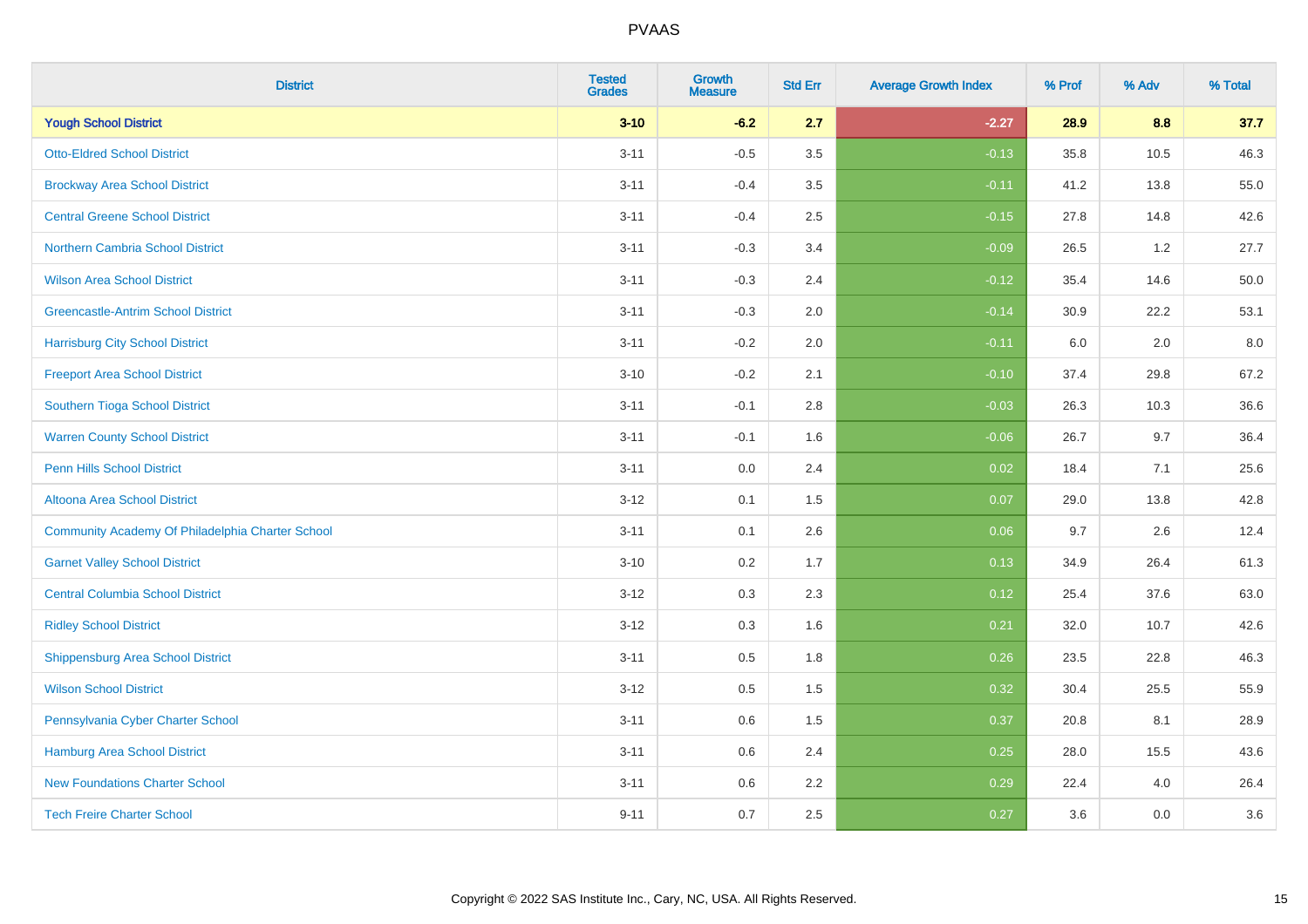| <b>District</b>                                    | <b>Tested</b><br><b>Grades</b> | <b>Growth</b><br><b>Measure</b> | <b>Std Err</b> | <b>Average Growth Index</b> | % Prof | % Adv | % Total |
|----------------------------------------------------|--------------------------------|---------------------------------|----------------|-----------------------------|--------|-------|---------|
| <b>Yough School District</b>                       | $3 - 10$                       | $-6.2$                          | 2.7            | $-2.27$                     | 28.9   | 8.8   | 37.7    |
| <b>Jersey Shore Area School District</b>           | $3 - 11$                       | 0.7                             | 2.5            | 0.27                        | 39.3   | 13.6  | 52.9    |
| <b>Seneca Valley School District</b>               | $3 - 11$                       | 0.8                             | 1.4            | 0.54                        | 40.6   | 25.2  | 65.8    |
| <b>Marion Center Area School District</b>          | $3 - 10$                       | $0.8\,$                         | 2.9            | 0.27                        | 23.3   | 11.1  | 34.4    |
| <b>Hopewell Area School District</b>               | $3 - 11$                       | 0.8                             | 2.6            | 0.31                        | 34.5   | 12.4  | 46.9    |
| <b>Tidioute Community Charter School</b>           | $3 - 11$                       | $0.8\,$                         | 4.4            | 0.19                        | 18.1   | 6.9   | 25.0    |
| Daniel Boone Area School District                  | $3 - 12$                       | $0.9\,$                         | 1.9            | 0.46                        | 28.9   | 22.0  | 51.0    |
| <b>Abington School District</b>                    | $3 - 10$                       | 0.9                             | 1.6            | 0.57                        | 29.7   | 28.7  | 58.4    |
| <b>Upper Adams School District</b>                 | $3 - 11$                       | 0.9                             | 2.5            | 0.37                        | 33.0   | 17.0  | 50.0    |
| South Williamsport Area School District            | $3 - 10$                       | $0.9\,$                         | 3.1            | 0.31                        | 38.4   | 11.6  | 50.0    |
| <b>Bensalem Township School District</b>           | $3 - 11$                       | 1.0                             | 1.6            | 0.63                        | 24.3   | 10.7  | 34.9    |
| <b>Tulpehocken Area School District</b>            | $3 - 12$                       | 1.0                             | 4.9            | 0.20                        | 11.5   | 23.1  | 34.6    |
| <b>Wattsburg Area School District</b>              | $3 - 11$                       | 1.0                             | 2.7            | 0.36                        | 20.4   | 12.4  | 32.7    |
| <b>Annville-Cleona School District</b>             | $3 - 12$                       | 1.1                             | 2.4            | 0.45                        | 34.8   | 13.6  | 48.5    |
| <b>Upper Moreland Township School District</b>     | $3 - 11$                       | 1.1                             | 2.0            | 0.56                        | 24.8   | 26.6  | 51.3    |
| <b>North Star School District</b>                  | $3 - 11$                       | 1.1                             | 3.3            | 0.34                        | 26.2   | 20.0  | 46.2    |
| Philadelphia Electrical & Tech Charter High School | $10 - 10$                      | 1.2                             | 2.6            | 0.45                        | 0.9    | 0.0   | 0.9     |
| <b>Springfield School District</b>                 | $3 - 11$                       | 1.2                             | 1.7            | 0.69                        | 31.8   | 25.2  | 56.9    |
| <b>Penn-Delco School District</b>                  | $3 - 11$                       | 1.3                             | 1.8            | 0.75                        | 26.5   | 12.6  | 39.1    |
| <b>Brentwood Borough School District</b>           | $3 - 11$                       | 1.3                             | 3.0            | 0.44                        | 20.2   | 16.0  | 36.2    |
| <b>MaST Community Charter School II</b>            | $3 - 10$                       | 1.4                             | 3.0            | 0.45                        | 16.1   | 4.6   | 20.7    |
| <b>Oley Valley School District</b>                 | $3 - 11$                       | 1.4                             | 2.4            | 0.56                        | 37.4   | 23.9  | 61.4    |
| <b>Reach Cyber Charter School</b>                  | $3 - 11$                       | 1.4                             | 3.6            | 0.40                        | 32.9   | 15.2  | 48.1    |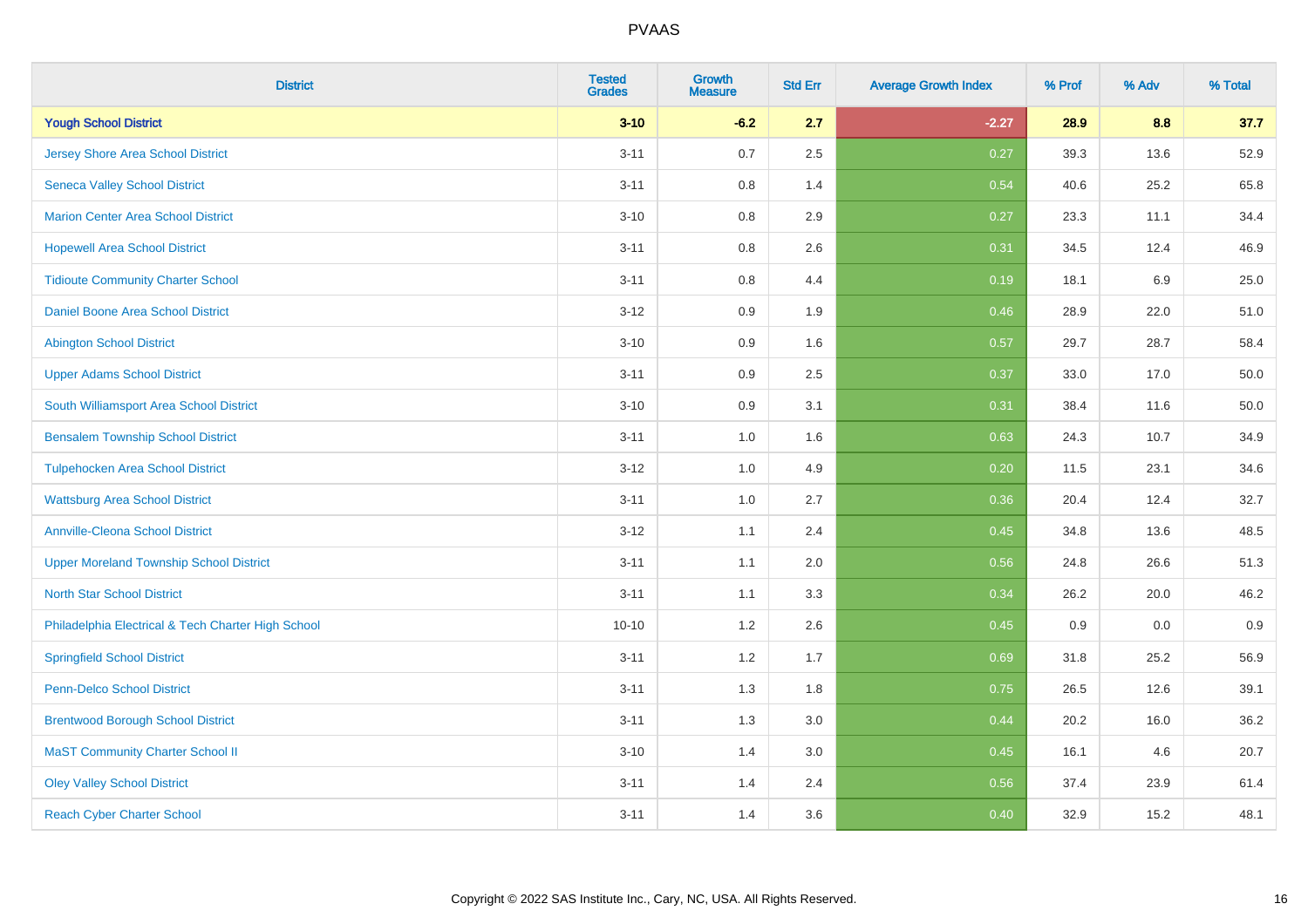| <b>District</b>                           | <b>Tested</b><br><b>Grades</b> | <b>Growth</b><br><b>Measure</b> | <b>Std Err</b> | <b>Average Growth Index</b> | % Prof | % Adv | % Total |
|-------------------------------------------|--------------------------------|---------------------------------|----------------|-----------------------------|--------|-------|---------|
| <b>Yough School District</b>              | $3 - 10$                       | $-6.2$                          | 2.7            | $-2.27$                     | 28.9   | 8.8   | 37.7    |
| <b>Tunkhannock Area School District</b>   | $3 - 11$                       | 1.4                             | 2.0            | 0.71                        | 29.8   | 18.1  | 47.9    |
| <b>Haverford Township School District</b> | $3 - 11$                       | 1.4                             | 1.4            | 1.05                        | 36.7   | 26.3  | 63.0    |
| <b>Centennial School District</b>         | $3 - 10$                       | 1.5                             | 1.5            | 0.98                        | 23.6   | 12.4  | 36.0    |
| <b>Moon Area School District</b>          | $3 - 11$                       | 1.5                             | 1.8            | 0.86                        | 34.5   | 25.5  | 60.0    |
| <b>Avella Area School District</b>        | $3 - 12$                       | 1.6                             | 4.7            | 0.34                        | 34.8   | 7.2   | 42.0    |
| <b>Juniata Valley School District</b>     | $3 - 11$                       | 1.6                             | 3.2            | 0.51                        | 23.1   | 9.4   | 32.5    |
| <b>Shenango Area School District</b>      | $3 - 11$                       | 1.7                             | 3.2            | 0.52                        | 41.4   | 13.8  | 55.3    |
| <b>Lewisburg Area School District</b>     | $3 - 11$                       | 1.7                             | 2.4            | 0.72                        | 35.9   | 35.9  | 71.8    |
| <b>Forest Hills School District</b>       | $3 - 11$                       | 1.8                             | 2.5            | 0.71                        | 28.8   | 10.3  | 39.1    |
| West Jefferson Hills School District      | $3 - 11$                       | 1.9                             | 1.9            | 0.99                        | 34.8   | 27.3  | 62.1    |
| <b>Pottstown School District</b>          | $3 - 12$                       | 2.0                             | 2.2            | 0.88                        | 19.4   | 6.2   | 25.6    |
| <b>Blackhawk School District</b>          | $3 - 11$                       | 2.0                             | 2.3            | 0.87                        | 34.6   | 20.7  | 55.3    |
| <b>Bethlehem-Center School District</b>   | $3 - 10$                       | 2.1                             | 3.5            | 0.59                        | 32.3   | 4.6   | 36.9    |
| Esperanza Academy Charter School          | $4 - 11$                       | 2.1                             | 2.1            | 1.01                        | 14.2   | 3.6   | 17.8    |
| <b>Upper Dublin School District</b>       | $3-12$                         | 2.1                             | 1.8            | 1.19                        | 34.7   | 30.0  | 64.7    |
| <b>Solanco School District</b>            | $3 - 11$                       | 2.2                             | 1.8            | 1.18                        | 27.2   | 15.0  | 42.3    |
| <b>Mercer Area School District</b>        | $3 - 11$                       | 2.2                             | 3.1            | 0.70                        | 24.4   | 11.8  | 36.2    |
| <b>Belmont Charter School</b>             | $3 - 10$                       | 2.2                             | 3.4            | 0.64                        | 5.3    | 1.8   | $7.0$   |
| <b>West Shore School District</b>         | $3-12$                         | 2.2                             | 1.3            | 1.68                        | 31.8   | 15.2  | 47.1    |
| Mt Lebanon School District                | $3 - 11$                       | 2.4                             | 1.3            | 1.79                        | 39.3   | 37.4  | 76.8    |
| <b>Conestoga Valley School District</b>   | $3 - 11$                       | 2.4                             | 1.7            | 1.43                        | 35.0   | 23.5  | 58.5    |
| <b>South Western School District</b>      | $3-12$                         | 2.5                             | 1.7            | 1.48                        | 36.2   | 19.7  | 55.9    |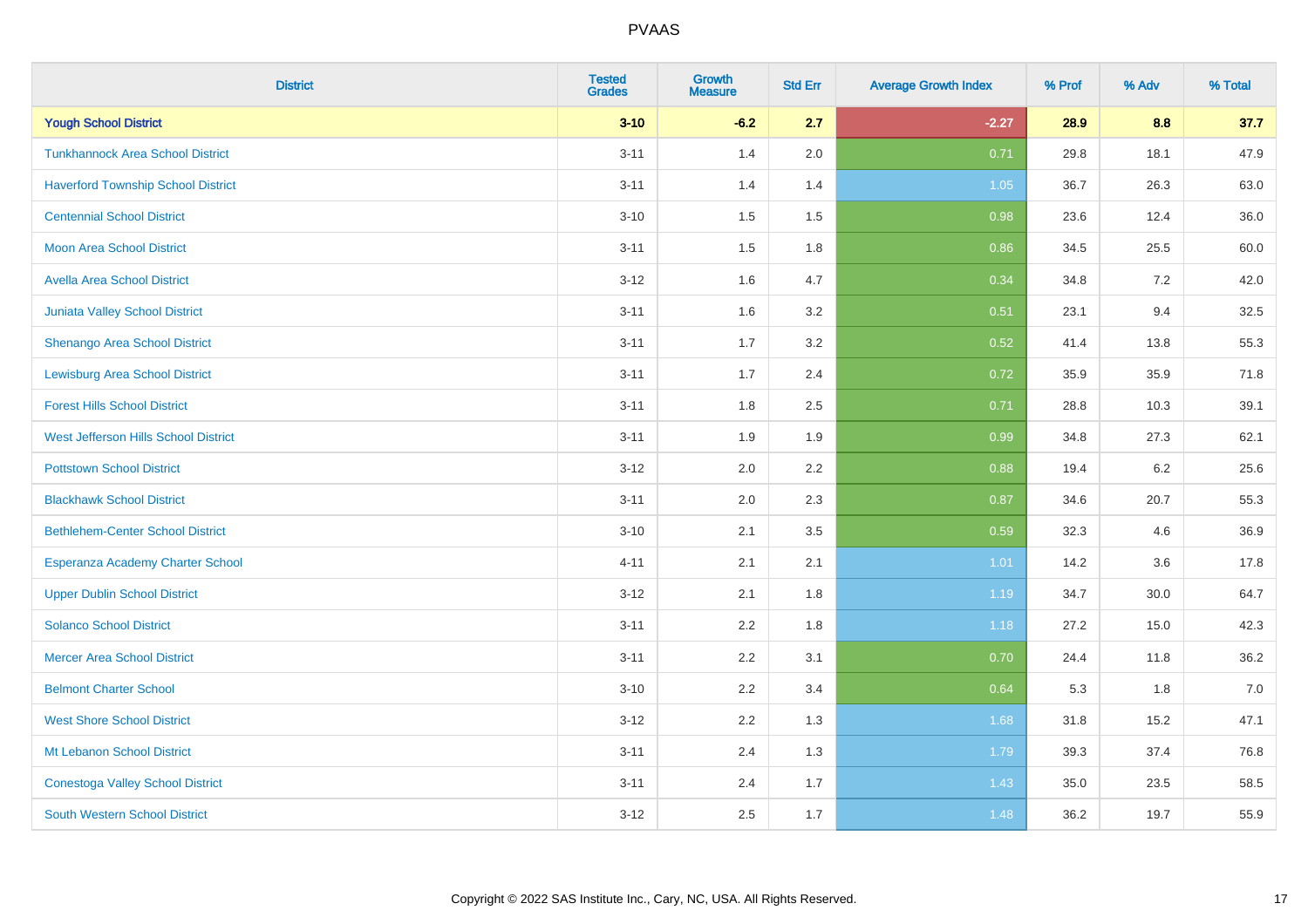| <b>District</b>                                 | <b>Tested</b><br><b>Grades</b> | <b>Growth</b><br><b>Measure</b> | <b>Std Err</b> | <b>Average Growth Index</b> | % Prof | % Adv | % Total |
|-------------------------------------------------|--------------------------------|---------------------------------|----------------|-----------------------------|--------|-------|---------|
| <b>Yough School District</b>                    | $3 - 10$                       | $-6.2$                          | 2.7            | $-2.27$                     | 28.9   | 8.8   | 37.7    |
| <b>Bermudian Springs School District</b>        | $3 - 11$                       | 2.5                             | 2.4            | $1.05$                      | 31.8   | 23.5  | 55.3    |
| <b>Sullivan County School District</b>          | $3 - 10$                       | 2.5                             | 4.3            | 0.58                        | 43.6   | 7.7   | 51.3    |
| <b>Union School District</b>                    | $3 - 12$                       | 2.5                             | 3.7            | 0.69                        | 17.9   | 10.4  | 28.4    |
| <b>School Lane Charter School</b>               | $3 - 11$                       | 2.6                             | 3.6            | 0.72                        | 23.1   | 18.7  | 41.8    |
| <b>Williams Valley School District</b>          | $3 - 11$                       | 2.6                             | 3.7            | 0.69                        | 17.0   | 5.1   | 22.0    |
| <b>Austin Area School District</b>              | $3 - 11$                       | 2.6                             | 6.0            | 0.43                        | 25.0   | 18.8  | 43.8    |
| <b>Athens Area School District</b>              | $3 - 11$                       | 2.6                             | 2.3            | 1.11                        | 34.9   | 12.3  | 47.3    |
| <b>Perkiomen Valley School District</b>         | $3 - 11$                       | 2.7                             | 1.5            | 1.83                        | 35.0   | 25.3  | 60.3    |
| Mastery Charter School - Pickett Campus         | $6 - 10$                       | 2.7                             | 4.2            | 0.65                        | 20.6   | 0.0   | 20.6    |
| <b>Eastern Lancaster County School District</b> | $3 - 12$                       | 2.9                             | 3.2            | 0.91                        | 35.2   | 36.4  | 71.6    |
| <b>Ringgold School District</b>                 | $3 - 11$                       | 2.9                             | 2.2            | 1.32                        | 23.8   | 13.3  | 37.1    |
| <b>Penn-Trafford School District</b>            | $3 - 11$                       | 2.9                             | 1.8            | 1.68                        | 46.3   | 26.2  | 72.5    |
| <b>Waynesboro Area School District</b>          | $3 - 12$                       | $3.0\,$                         | 1.8            | 1.67                        | 26.0   | 23.5  | 49.5    |
| <b>Gateway School District</b>                  | $3 - 11$                       | 3.1                             | 2.0            | 1.55                        | 35.7   | 18.5  | 54.2    |
| Northampton Area School District                | $3 - 11$                       | 3.2                             | 1.5            | 2.05                        | 29.8   | 17.9  | 47.7    |
| <b>Clarion Area School District</b>             | $3 - 11$                       | 3.2                             | 3.7            | 0.88                        | 31.7   | 13.3  | 45.0    |
| North Clarion County School District            | $3 - 12$                       | 3.4                             | 4.1            | 0.83                        | 45.0   | 18.8  | 63.8    |
| <b>Fort Leboeuf School District</b>             | $3 - 11$                       | 3.5                             | 2.2            | 1.58                        | 32.0   | 16.8  | 48.8    |
| <b>Bellwood-Antis School District</b>           | $3 - 10$                       | 3.5                             | 2.8            | 1.24                        | 40.9   | 19.4  | 60.2    |
| <b>Keystone Central School District</b>         | $3 - 11$                       | 3.6                             | 1.8            | 2.04                        | 27.1   | 14.6  | 41.8    |
| <b>Western Wayne School District</b>            | $3 - 11$                       | 3.6                             | 2.6            | 1.39                        | 30.8   | 16.2  | 47.0    |
| <b>Midd-West School District</b>                | $3 - 11$                       | 3.6                             | 2.6            | 1.42                        | 28.6   | 25.0  | 53.6    |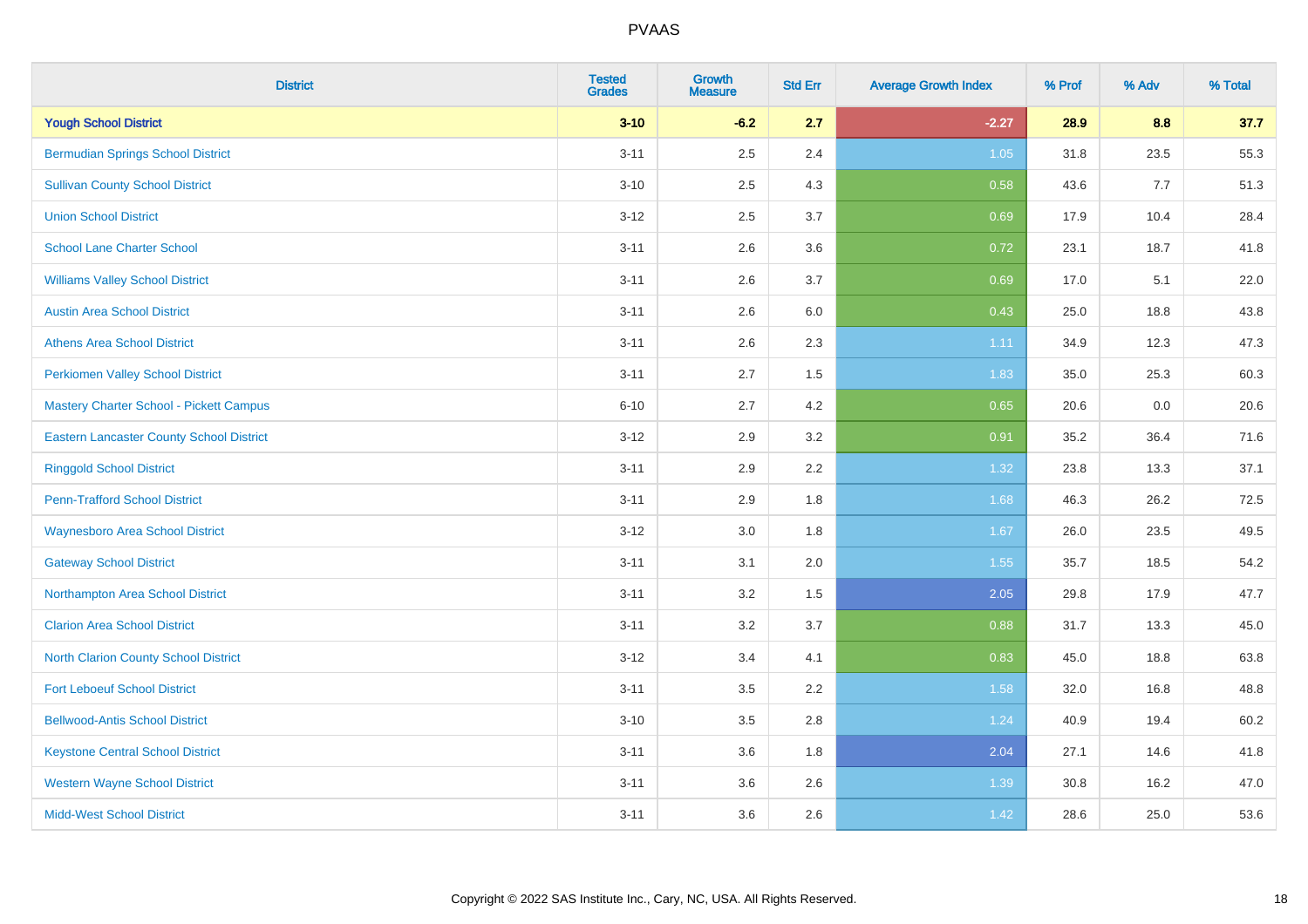| <b>District</b>                                    | <b>Tested</b><br><b>Grades</b> | <b>Growth</b><br><b>Measure</b> | <b>Std Err</b> | <b>Average Growth Index</b> | % Prof | % Adv | % Total |
|----------------------------------------------------|--------------------------------|---------------------------------|----------------|-----------------------------|--------|-------|---------|
| <b>Yough School District</b>                       | $3 - 10$                       | $-6.2$                          | 2.7            | $-2.27$                     | 28.9   | 8.8   | 37.7    |
| <b>Sharpsville Area School District</b>            | $3 - 11$                       | 3.8                             | 3.7            | 1.04                        | 41.1   | 23.2  | 64.3    |
| <b>Newport School District</b>                     | $3 - 12$                       | 3.8                             | 3.3            | 1.17                        | 38.8   | 10.4  | 49.2    |
| Northeastern York School District                  | $3 - 11$                       | 3.8                             | 1.8            | 2.11                        | 32.7   | 21.0  | 53.7    |
| <b>Spring Grove Area School District</b>           | $3 - 11$                       | 3.9                             | 2.0            | 1.90                        | 30.0   | 23.0  | 53.0    |
| Susquehanna Township School District               | $3 - 12$                       | 3.9                             | 2.7            | 1.45                        | 19.0   | 13.1  | 32.0    |
| <b>Southeast Delco School District</b>             | $3 - 10$                       | 3.9                             | 3.5            | 1.12                        | 18.6   | 3.4   | 22.0    |
| <b>Brownsville Area School District</b>            | $3 - 12$                       | 3.9                             | 3.8            | 1.04                        | 22.0   | 8.5   | 30.5    |
| <b>Chestnut Ridge School District</b>              | $3 - 12$                       | 4.0                             | 2.9            | 1.38                        | 33.2   | 11.0  | 44.2    |
| <b>Eastern Lebanon County School District</b>      | $3 - 11$                       | 4.0                             | 2.1            | 1.89                        | 23.5   | 11.5  | 35.0    |
| Philipsburg-Osceola Area School District           | $3 - 11$                       | 4.1                             | 3.0            | 1.37                        | 22.5   | 16.2  | 38.8    |
| <b>Commonwealth Charter Academy Charter School</b> | $3 - 10$                       | 4.2                             | 1.6            | 2.68                        | 27.0   | 15.6  | 42.5    |
| <b>Bloomsburg Area School District</b>             | $3 - 10$                       | 4.3                             | 3.4            | 1.26                        | 36.5   | 20.6  | 57.1    |
| <b>Purchase Line School District</b>               | $3 - 12$                       | 4.3                             | 3.3            | 1.30                        | 32.3   | 9.0   | 41.4    |
| <b>Reading School District</b>                     | $3 - 11$                       | 4.3                             | 1.2            | 3.71                        | 16.8   | 6.0   | 22.8    |
| <b>South Middleton School District</b>             | $3 - 11$                       | 4.4                             | 2.2            | 1.95                        | 31.1   | 16.4  | 47.5    |
| Downingtown Area School District                   | $3 - 11$                       | 4.4                             | 1.1            | 4.06                        | 30.1   | 32.0  | 62.2    |
| Pennsylvania Virtual Charter School                | $3 - 11$                       | 4.4                             | 3.4            | 1.31                        | 29.8   | 21.2  | 51.0    |
| <b>Red Lion Area School District</b>               | $3 - 11$                       | 4.5                             | 1.9            | 2.31                        | 32.3   | 21.5  | 53.8    |
| <b>Mckeesport Area School District</b>             | $3 - 12$                       | 4.6                             | 2.2            | 2.14                        | 21.1   | 4.4   | 25.5    |
| <b>Central Valley School District</b>              | $3 - 10$                       | 4.7                             | 2.6            | 1.83                        | 37.8   | 18.5  | 56.3    |
| East Pennsboro Area School District                | $3 - 11$                       | 4.8                             | 2.1            | 2.26                        | 36.8   | 16.9  | 53.7    |
| <b>Conemaugh Township Area School District</b>     | $3 - 12$                       | 4.8                             | 3.5            | 1.39                        | 30.9   | 27.8  | 58.8    |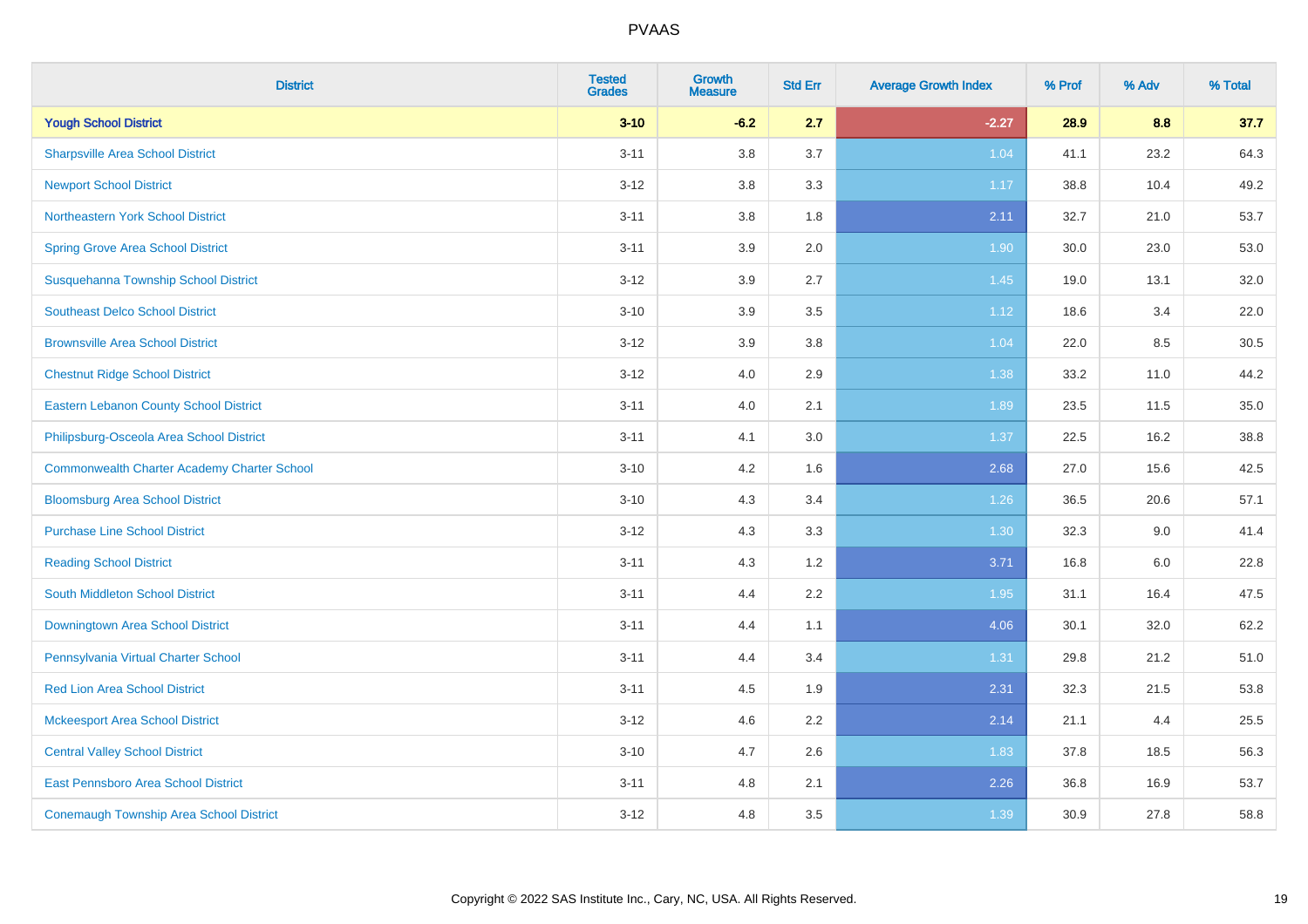| <b>District</b>                                | <b>Tested</b><br><b>Grades</b> | <b>Growth</b><br><b>Measure</b> | <b>Std Err</b> | <b>Average Growth Index</b> | % Prof | % Adv | % Total |
|------------------------------------------------|--------------------------------|---------------------------------|----------------|-----------------------------|--------|-------|---------|
| <b>Yough School District</b>                   | $3 - 10$                       | $-6.2$                          | 2.7            | $-2.27$                     | 28.9   | 8.8   | 37.7    |
| <b>Wallingford-Swarthmore School District</b>  | $3 - 10$                       | $5.0\,$                         | $2.2\,$        | 2.25                        | 33.3   | 37.1  | 70.4    |
| Johnsonburg Area School District               | $3 - 11$                       | 5.0                             | 3.9            | $1.27$                      | 35.5   | 11.8  | 47.4    |
| Aspira Bilingual Cyber Charter School          | $3 - 11$                       | 5.1                             | 5.8            | 0.87                        | 4.8    | 0.0   | 4.8     |
| Hope For Hyndman Charter School                | $3 - 11$                       | 5.1                             | 5.8            | 0.88                        | 14.3   | 7.1   | 21.4    |
| <b>Lower Dauphin School District</b>           | $3 - 11$                       | 5.3                             | 1.8            | 3.03                        | 30.6   | 26.8  | 57.5    |
| <b>Great Valley School District</b>            | $3 - 11$                       | 5.4                             | 2.0            | 2.77                        | 33.8   | 33.5  | 67.3    |
| <b>Galeton Area School District</b>            | $3 - 11$                       | 5.4                             | 5.4            | 1.01                        | 33.3   | 22.2  | 55.6    |
| <b>Pennsbury School District</b>               | $3 - 11$                       | 5.6                             | 1.3            | 4.38                        | 37.7   | 27.7  | 65.4    |
| <b>Crawford Central School District</b>        | $3 - 11$                       | 5.7                             | 2.1            | 2.71                        | 26.4   | 15.8  | 42.1    |
| <b>Wyalusing Area School District</b>          | $3 - 12$                       | 5.7                             | 3.2            | 1.78                        | 38.6   | 12.9  | 51.4    |
| <b>Upper Perkiomen School District</b>         | $3 - 11$                       | 5.7                             | 1.9            | 3.04                        | 25.4   | 19.9  | 45.4    |
| <b>Sayre Area School District</b>              | $3 - 11$                       | 5.8                             | 3.2            | 1.81                        | 30.3   | 21.0  | 51.3    |
| <b>Smethport Area School District</b>          | $3 - 12$                       | 5.8                             | 3.8            | 1.52                        | 24.6   | 20.0  | 44.6    |
| <b>Brandywine Heights Area School District</b> | $3 - 11$                       | 5.8                             | 2.6            | 2.27                        | 27.7   | 28.6  | 56.2    |
| <b>Halifax Area School District</b>            | $3 - 11$                       | 5.8                             | 3.5            | 1.64                        | 32.1   | 18.9  | 50.9    |
| <b>Salisbury Township School District</b>      | $3 - 11$                       | 5.8                             | 3.6            | 1.62                        | 24.4   | 12.6  | 37.0    |
| Huntingdon Area School District                | $3 - 11$                       | 5.8                             | 2.6            | 2.28                        | 27.8   | 17.4  | 45.2    |
| <b>Donegal School District</b>                 | $3 - 12$                       | 5.9                             | 2.2            | 2.72                        | 34.1   | 23.1  | 57.2    |
| Saint Marys Area School District               | $3 - 11$                       | 6.0                             | 2.2            | 2.69                        | 35.4   | 18.3  | 53.7    |
| South Fayette Township School District         | $3 - 11$                       | 6.0                             | 1.8            | 3.33                        | 32.2   | 38.3  | 70.5    |
| <b>Hazleton Area School District</b>           | $3 - 11$                       | 6.0                             | 1.6            | 3.85                        | 20.5   | 9.0   | 29.5    |
| <b>Penncrest School District</b>               | $3 - 11$                       | 6.0                             | 1.9            | 3.24                        | 31.1   | 16.9  | 48.0    |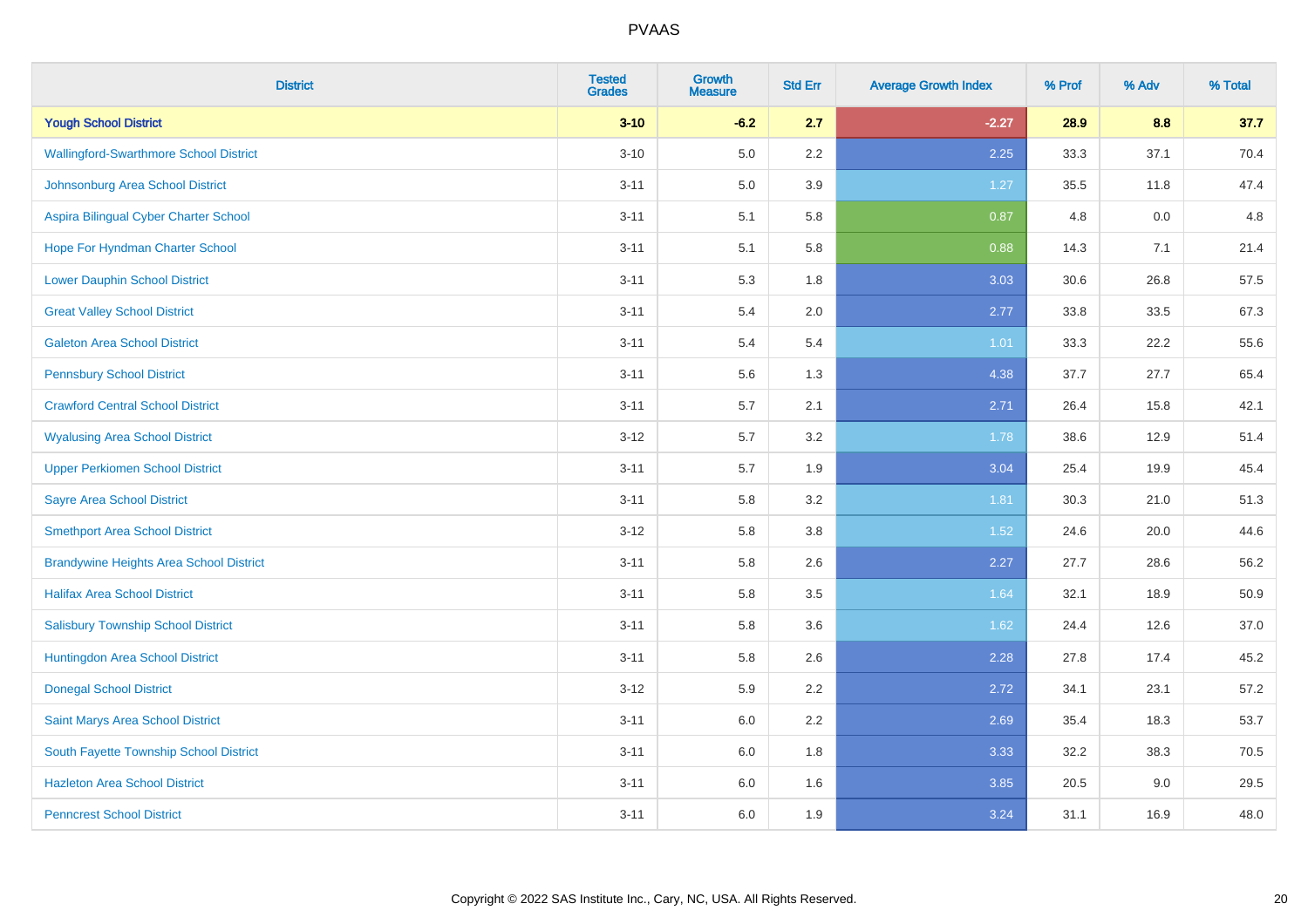| <b>District</b>                               | <b>Tested</b><br><b>Grades</b> | <b>Growth</b><br><b>Measure</b> | <b>Std Err</b> | <b>Average Growth Index</b> | % Prof | % Adv   | % Total |
|-----------------------------------------------|--------------------------------|---------------------------------|----------------|-----------------------------|--------|---------|---------|
| <b>Yough School District</b>                  | $3 - 10$                       | $-6.2$                          | 2.7            | $-2.27$                     | 28.9   | 8.8     | 37.7    |
| Multicultural Academy Charter School          | $9 - 11$                       | 6.0                             | 3.4            | 1.77                        | 12.3   | $0.0\,$ | 12.3    |
| Northern Lehigh School District               | $3 - 12$                       | 6.1                             | 2.5            | 2.42                        | 21.4   | 18.0    | 39.3    |
| South Butler County School District           | $3 - 10$                       | 6.3                             | 2.2            | 2.80                        | 37.8   | 19.2    | 57.0    |
| <b>United School District</b>                 | $3 - 11$                       | 6.3                             | 3.3            | 1.89                        | 38.8   | 16.3    | 55.0    |
| <b>Easton Area School District</b>            | $3 - 12$                       | 6.3                             | 1.3            | 4.91                        | 24.1   | 13.0    | 37.1    |
| <b>Bedford Area School District</b>           | $3 - 11$                       | 6.4                             | 2.4            | 2.68                        | 31.0   | 20.6    | 51.6    |
| People For People Charter School              | $3-12$                         | 6.4                             | 5.6            | 1.15                        | 2.4    | 0.0     | 2.4     |
| <b>Tamaqua Area School District</b>           | $3-12$                         | 6.5                             | 2.4            | 2.72                        | 34.3   | 17.5    | 51.8    |
| <b>Port Allegany School District</b>          | $3 - 11$                       | 6.5                             | 3.7            | 1.74                        | 26.4   | 11.3    | 37.7    |
| 21st Century Cyber Charter School             | $6 - 12$                       | 6.6                             | 2.1            | 3.16                        | 29.0   | 21.8    | 50.8    |
| <b>Mars Area School District</b>              | $3 - 10$                       | 6.6                             | 1.9            | 3.45                        | 36.7   | 32.4    | 69.1    |
| Mastery Charter School - Hardy Williams       | $3 - 11$                       | 6.6                             | $3.0\,$        | 2.21                        | 24.7   | $1.2\,$ | 25.9    |
| <b>Bellefonte Area School District</b>        | $3 - 11$                       | 6.7                             | 2.0            | 3.34                        | 28.8   | 21.5    | 50.2    |
| Abington Heights School District              | $3 - 11$                       | 6.7                             | 1.7            | 4.00                        | 33.8   | 31.7    | 65.5    |
| Pennsylvania Distance Learning Charter School | $3 - 12$                       | $6.8\,$                         | 3.4            | 1.99                        | 19.8   | $6.2\,$ | 25.9    |
| <b>Northern Potter School District</b>        | $3 - 12$                       | 6.8                             | 4.6            | 1.48                        | 30.6   | 11.1    | 41.7    |
| Northern Tioga School District                | $3-12$                         | 6.8                             | 2.6            | 2.64                        | 25.0   | 16.9    | 41.9    |
| <b>Brookville Area School District</b>        | $3 - 11$                       | 6.8                             | 3.1            | 2.19                        | 46.1   | 14.6    | 60.7    |
| Ephrata Area School District                  | $3 - 11$                       | 6.8                             | 1.7            | 4.08                        | 31.6   | 17.1    | 48.8    |
| <b>Muncy School District</b>                  | $3 - 11$                       | 6.9                             | 3.3            | 2.12                        | 37.6   | 18.8    | 56.4    |
| <b>William Penn School District</b>           | $3-12$                         | 7.0                             | 1.9            | 3.61                        | 14.0   | $7.2\,$ | 21.3    |
| <b>Bentworth School District</b>              | $3 - 11$                       | 7.0                             | 3.0            | 2.36                        | 26.6   | 17.0    | 43.6    |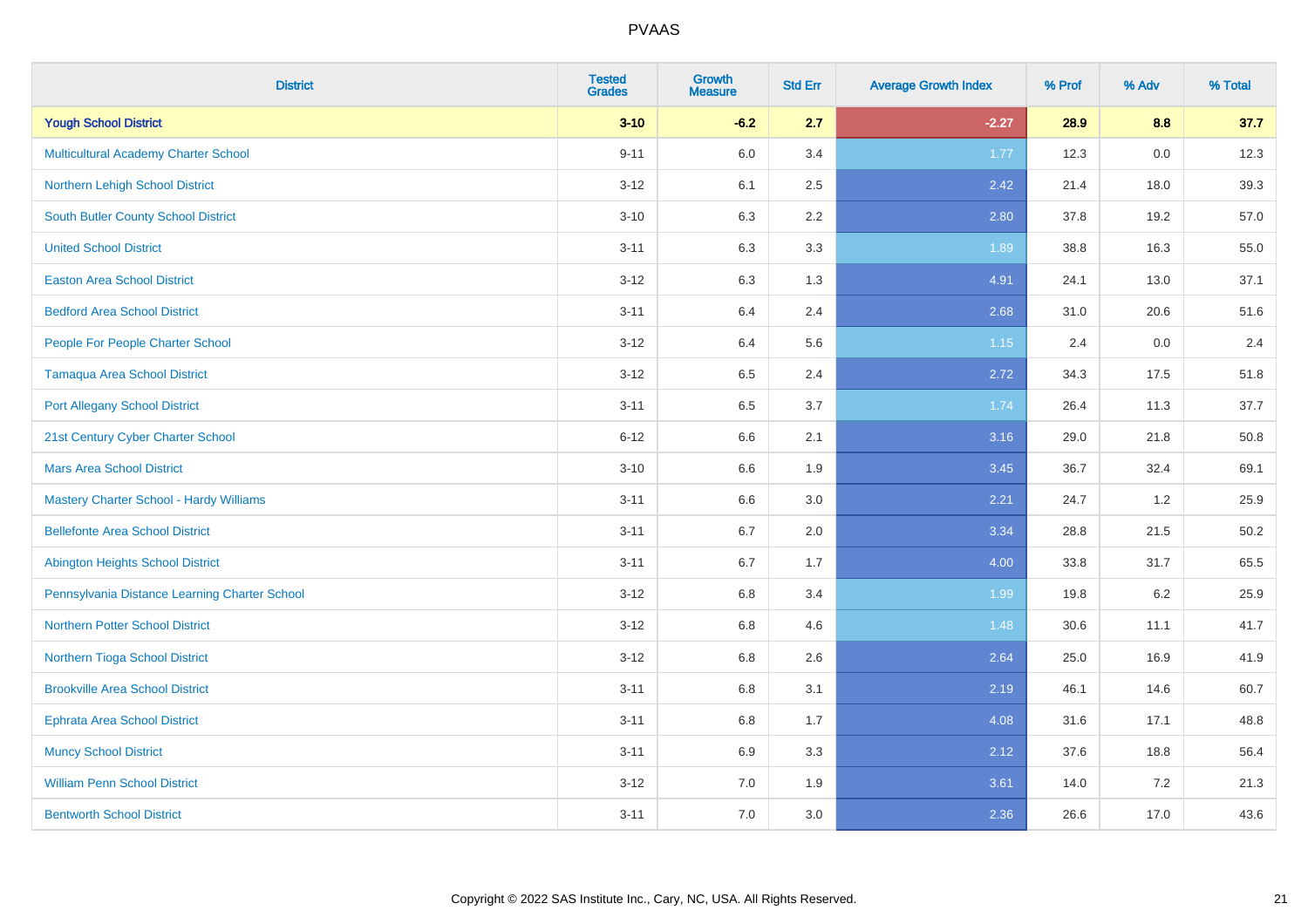| <b>District</b>                               | <b>Tested</b><br><b>Grades</b> | <b>Growth</b><br><b>Measure</b> | <b>Std Err</b> | <b>Average Growth Index</b> | % Prof | % Adv | % Total |
|-----------------------------------------------|--------------------------------|---------------------------------|----------------|-----------------------------|--------|-------|---------|
| <b>Yough School District</b>                  | $3 - 10$                       | $-6.2$                          | 2.7            | $-2.27$                     | 28.9   | 8.8   | 37.7    |
| Leechburg Area School District                | $3 - 11$                       | 7.0                             | 3.9            | 1.79                        | 37.7   | 4.9   | 42.6    |
| <b>Penn Manor School District</b>             | $3 - 11$                       | 7.1                             | 1.5            | 4.82                        | 26.7   | 20.5  | 47.2    |
| <b>Elizabethtown Area School District</b>     | $3 - 12$                       | 7.1                             | 1.7            | 4.19                        | 36.4   | 27.6  | 64.0    |
| <b>Esperanza Cyber Charter School</b>         | $3 - 11$                       | 7.1                             | 6.1            | $1.15$                      | 8.8    | 2.9   | 11.8    |
| <b>Conrad Weiser Area School District</b>     | $3 - 11$                       | 7.1                             | 2.1            | 3.34                        | 28.2   | 14.4  | 42.6    |
| Dr Robert Ketterer Charter School Inc         | $6 - 12$                       | 7.1                             | 4.3            | 1.66                        | 7.3    | 1.7   | 9.0     |
| <b>Dover Area School District</b>             | $3 - 12$                       | 7.1                             | 1.9            | 3.78                        | 33.0   | 18.7  | 51.7    |
| <b>Phoenixville Area School District</b>      | $3 - 11$                       | 7.3                             | 1.8            | 3.96                        | 32.3   | 27.6  | 59.8    |
| <b>York Suburban School District</b>          | $3 - 11$                       | 7.4                             | 2.1            | 3.55                        | 24.9   | 31.2  | 56.1    |
| <b>Pennridge School District</b>              | $3 - 10$                       | 7.4                             | 1.5            | 5.10                        | 32.0   | 27.6  | 59.6    |
| <b>Hampton Township School District</b>       | $3 - 11$                       | 7.4                             | 2.0            | 3.79                        | 37.9   | 39.2  | 77.0    |
| <b>Radnor Township School District</b>        | $3 - 12$                       | $7.5\,$                         | 1.9            | 4.03                        | 33.0   | 38.3  | 71.3    |
| <b>Stroudsburg Area School District</b>       | $3 - 11$                       | 7.5                             | 1.6            | 4.70                        | 30.4   | 18.3  | 48.7    |
| <b>Bald Eagle Area School District</b>        | $3 - 11$                       | 7.6                             | 2.5            | 3.00                        | 31.6   | 15.6  | 47.3    |
| <b>Conewago Valley School District</b>        | $3-12$                         | 7.6                             | 1.7            | 4.46                        | 41.3   | 19.4  | 60.6    |
| <b>Avon Grove School District</b>             | $3 - 10$                       | 7.6                             | 1.4            | 5.29                        | 33.7   | 33.2  | 67.0    |
| <b>Juniata County School District</b>         | $3 - 12$                       | 7.7                             | 2.0            | 3.81                        | 22.9   | 18.9  | 41.8    |
| <b>Palisades School District</b>              | $3 - 11$                       | 7.7                             | 2.9            | 2.66                        | 27.8   | 20.3  | 48.1    |
| <b>Keystone School District</b>               | $3 - 11$                       | 7.8                             | 5.7            | 1.37                        | 35.0   | 45.0  | 80.0    |
| <b>Glendale School District</b>               | $3 - 10$                       | 7.9                             | 3.5            | 2.25                        | 42.6   | 9.3   | 51.8    |
| <b>Mastery Charter School - Thomas Campus</b> | $3 - 10$                       | 7.9                             | 5.7            | 1.39                        | 12.5   | 0.0   | 12.5    |
| Pennsylvania Leadership Charter School        | $3 - 11$                       | 8.0                             | 1.9            | 4.22                        | 33.1   | 27.8  | 60.9    |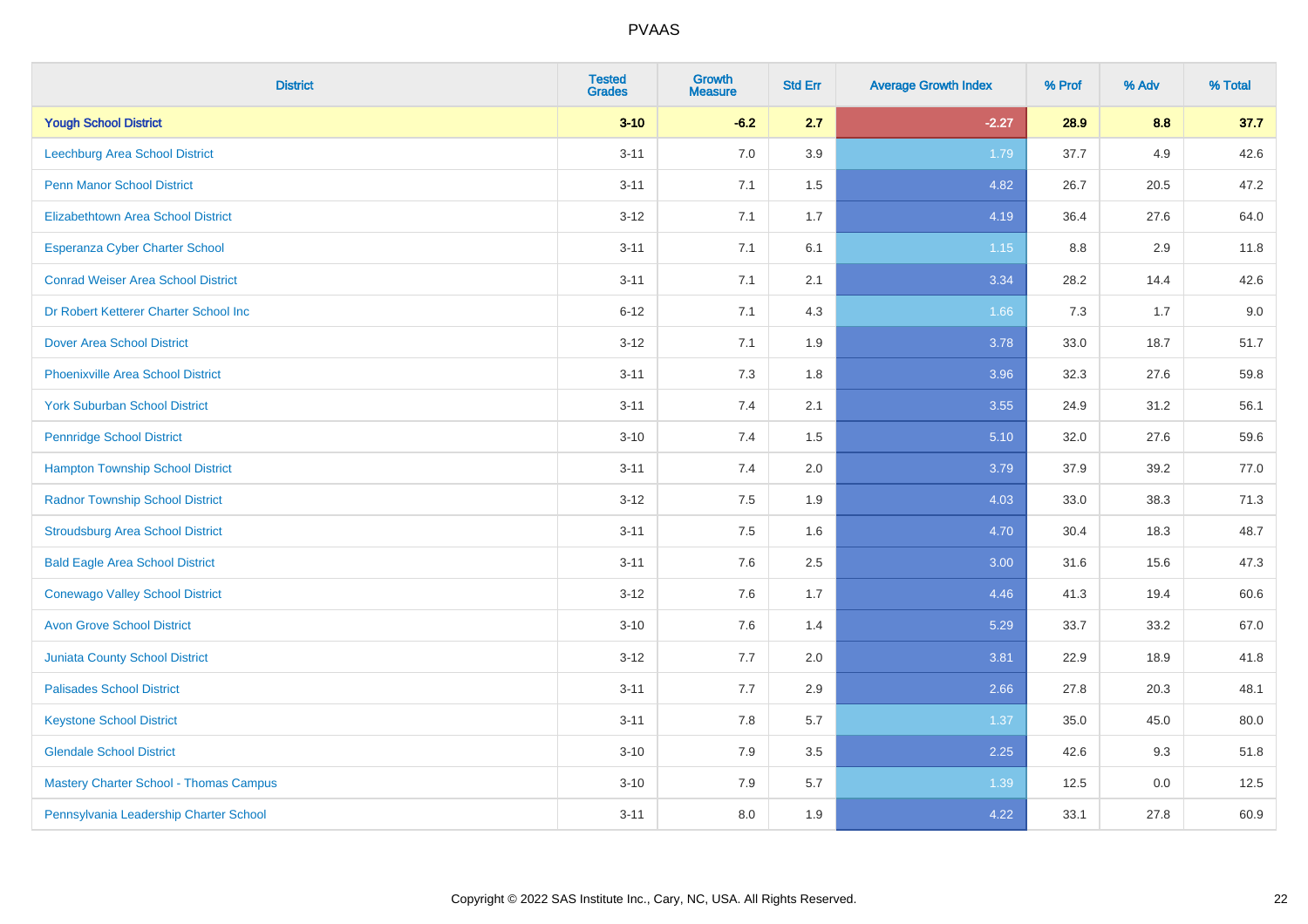| <b>District</b>                                | <b>Tested</b><br><b>Grades</b> | <b>Growth</b><br><b>Measure</b> | <b>Std Err</b> | <b>Average Growth Index</b> | % Prof | % Adv | % Total |
|------------------------------------------------|--------------------------------|---------------------------------|----------------|-----------------------------|--------|-------|---------|
| <b>Yough School District</b>                   | $3 - 10$                       | $-6.2$                          | 2.7            | $-2.27$                     | 28.9   | 8.8   | 37.7    |
| <b>Dallas School District</b>                  | $3 - 11$                       | 8.1                             | 2.1            | 3.87                        | 32.4   | 22.4  | 54.8    |
| <b>Benton Area School District</b>             | $3 - 10$                       | 8.1                             | 4.0            | 2.01                        | 35.7   | 28.6  | 64.3    |
| <b>Cornwall-Lebanon School District</b>        | $3 - 11$                       | 8.2                             | 1.6            | 5.24                        | 28.0   | 20.5  | 48.6    |
| <b>Blue Ridge School District</b>              | $3 - 11$                       | 8.3                             | 3.7            | 2.24                        | 29.6   | 9.3   | 38.9    |
| <b>Fairview School District</b>                | $3 - 11$                       | 8.3                             | 2.4            | 3.43                        | 41.9   | 34.9  | 76.7    |
| <b>Canton Area School District</b>             | $3 - 11$                       | 8.4                             | 2.9            | 2.92                        | 13.8   | 23.0  | 36.8    |
| Northern York County School District           | $3 - 11$                       | 8.4                             | 1.8            | 4.63                        | 24.3   | 23.1  | 47.4    |
| <b>Neshaminy School District</b>               | $3 - 11$                       | 8.6                             | 1.3            | 6.56                        | 31.3   | 23.9  | 55.2    |
| Oil City Area School District                  | $3 - 11$                       | 8.6                             | 2.4            | 3.56                        | 29.1   | 13.1  | 42.2    |
| <b>West Allegheny School District</b>          | $3 - 12$                       | 8.6                             | 2.0            | 4.34                        | 37.3   | 27.2  | 64.5    |
| <b>Lower Moreland Township School District</b> | $3 - 11$                       | 8.7                             | 2.0            | 4.35                        | 38.2   | 33.2  | 71.4    |
| <b>Tredyffrin-Easttown School District</b>     | $3 - 10$                       | 8.7                             | 2.4            | 3.57                        | 35.2   | 35.8  | 71.0    |
| <b>Homer-Center School District</b>            | $3 - 11$                       | 8.8                             | 3.5            | 2.53                        | 38.0   | 17.7  | 55.8    |
| <b>Kane Area School District</b>               | $3 - 10$                       | 8.8                             | 2.9            | 3.07                        | 31.4   | 19.8  | 51.2    |
| <b>Wallenpaupack Area School District</b>      | $3 - 11$                       | $8.8\,$                         | 2.1            | 4.28                        | 28.5   | 18.9  | 47.4    |
| <b>East Penn School District</b>               | $3 - 11$                       | 8.9                             | 1.2            | 7.61                        | 32.8   | 26.4  | 59.2    |
| <b>Spring Cove School District</b>             | $3 - 11$                       | 9.1                             | 2.4            | 3.77                        | 31.8   | 25.4  | 57.1    |
| <b>Millcreek Township School District</b>      | $3 - 11$                       | 9.1                             | 1.4            | 6.61                        | 34.5   | 30.1  | 64.6    |
| <b>Pine-Richland School District</b>           | $3 - 11$                       | 9.3                             | 1.7            | 5.56                        | 42.3   | 35.8  | 78.1    |
| <b>Valley View School District</b>             | $3 - 11$                       | 9.3                             | 2.2            | 4.18                        | 26.6   | 23.1  | 49.7    |
| <b>Kutztown Area School District</b>           | $3 - 12$                       | 9.3                             | 2.8            | 3.34                        | 38.5   | 14.6  | 53.2    |
| <b>Apollo-Ridge School District</b>            | $3 - 12$                       | 9.5                             | 3.0            | 3.23                        | 34.0   | 9.4   | 43.4    |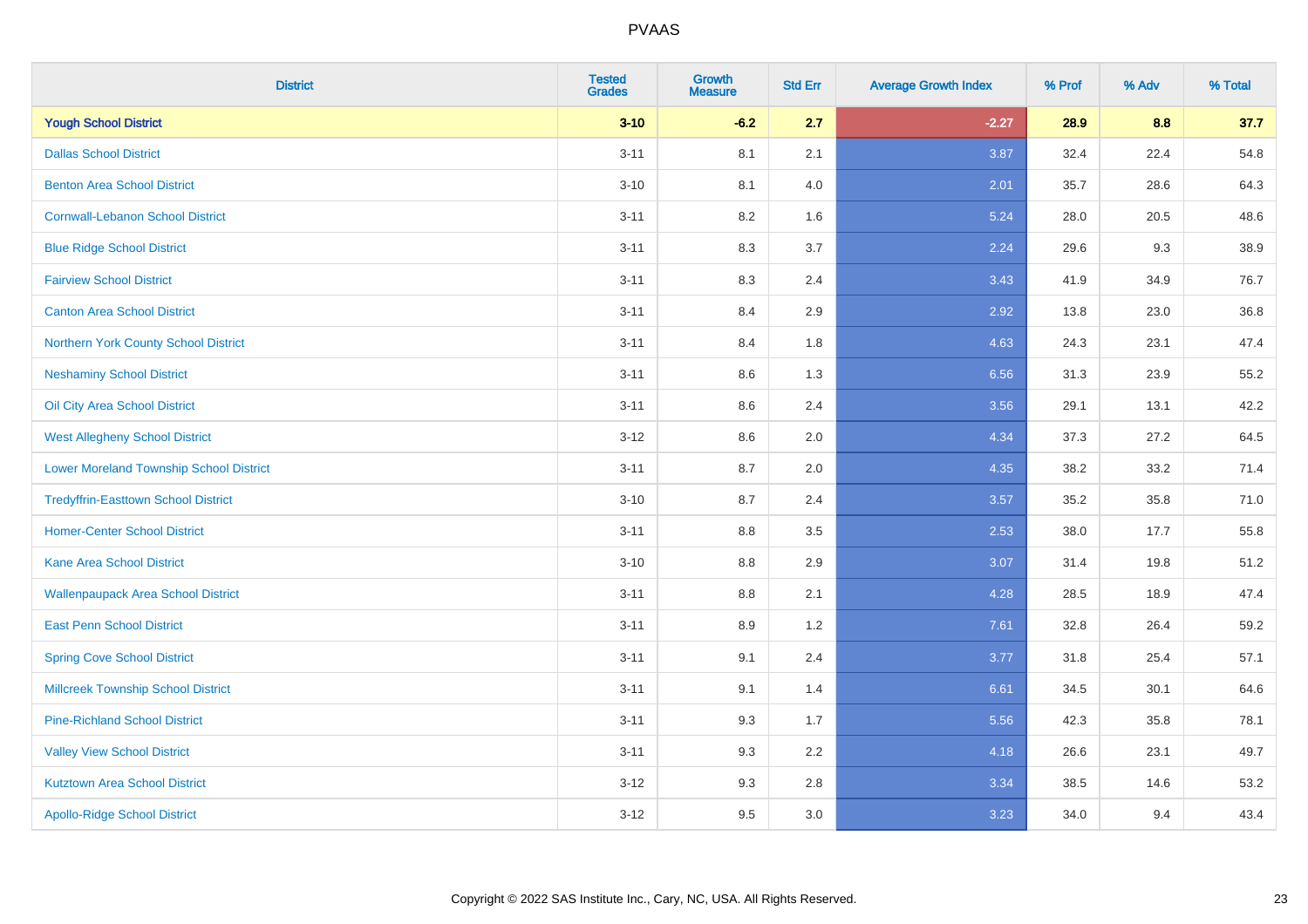| <b>District</b>                          | <b>Tested</b><br><b>Grades</b> | <b>Growth</b><br><b>Measure</b> | <b>Std Err</b> | <b>Average Growth Index</b> | % Prof | % Adv | % Total |
|------------------------------------------|--------------------------------|---------------------------------|----------------|-----------------------------|--------|-------|---------|
| <b>Yough School District</b>             | $3 - 10$                       | $-6.2$                          | 2.7            | $-2.27$                     | 28.9   | 8.8   | 37.7    |
| <b>Avon Grove Charter School</b>         | $3 - 11$                       | 9.8                             | 3.1            | 3.18                        | 32.4   | 26.0  | 58.4    |
| <b>Armstrong School District</b>         | $3 - 11$                       | 9.8                             | 1.6            | 6.22                        | 32.8   | 24.6  | 57.4    |
| <b>Oswayo Valley School District</b>     | $3 - 12$                       | 9.9                             | 5.1            | 1.93                        | 26.5   | 44.1  | 70.6    |
| <b>Fleetwood Area School District</b>    | $3 - 10$                       | 10.4                            | 2.0            | 5.19                        | 31.7   | 25.8  | 57.5    |
| <b>Warrior Run School District</b>       | $3 - 11$                       | 10.5                            | 2.7            | 3.86                        | 34.1   | 16.8  | 50.9    |
| <b>Manheim Township School District</b>  | $3-12$                         | 10.9                            | 1.5            | 7.51                        | 30.9   | 31.0  | 61.9    |
| <b>Methacton School District</b>         | $3 - 11$                       | 11.0                            | 1.6            | 6.94                        | 36.0   | 33.6  | 69.6    |
| <b>West Perry School District</b>        | $3 - 11$                       | 11.0                            | 2.3            | 4.76                        | 26.9   | 20.5  | 47.4    |
| Lampeter-Strasburg School District       | $3 - 12$                       | 11.0                            | 1.9            | 5.69                        | 35.4   | 32.3  | 67.7    |
| <b>Wilmington Area School District</b>   | $3 - 11$                       | 11.1                            | 3.3            | 3.37                        | 29.8   | 26.2  | 56.0    |
| <b>Belle Vernon Area School District</b> | $3 - 11$                       | 11.1                            | 2.3            | 4.88                        | 31.6   | 25.4  | 57.1    |
| <b>Steel Valley School District</b>      | $3 - 11$                       | 11.1                            | 3.3            | 3.33                        | 34.8   | 10.1  | 44.9    |
| <b>Upper Darby School District</b>       | $3 - 12$                       | 11.2                            | 1.4            | 8.28                        | 23.8   | 11.8  | 35.6    |
| <b>Greenwood School District</b>         | $3 - 11$                       | 11.3                            | 3.6            | 3.14                        | 31.2   | 32.8  | 63.9    |
| <b>Franklin Regional School District</b> | $3 - 11$                       | 11.3                            | 1.8            | 6.13                        | 30.0   | 35.0  | 65.0    |
| <b>Lehighton Area School District</b>    | $3 - 11$                       | 11.4                            | 2.4            | 4.84                        | 30.5   | 24.9  | 55.3    |
| <b>Line Mountain School District</b>     | $3 - 11$                       | 11.7                            | 3.9            | 3.01                        | 40.4   | 42.3  | 82.7    |
| <b>Whitehall-Coplay School District</b>  | $3 - 11$                       | 11.8                            | 1.7            | 7.06                        | 32.3   | 21.7  | 54.0    |
| <b>Indiana Area School District</b>      | $3 - 11$                       | 12.0                            | 2.0            | 5.98                        | 30.0   | 30.4  | 60.3    |
| <b>Blue Mountain School District</b>     | $3 - 10$                       | 12.2                            | 2.1            | 5.81                        | 30.7   | 26.1  | 56.8    |
| <b>Quaker Valley School District</b>     | $3 - 11$                       | 12.2                            | 2.5            | 4.90                        | 39.5   | 26.4  | 65.9    |
| <b>Montrose Area School District</b>     | $3 - 10$                       | 12.3                            | 2.8            | 4.41                        | 37.8   | 28.9  | 66.7    |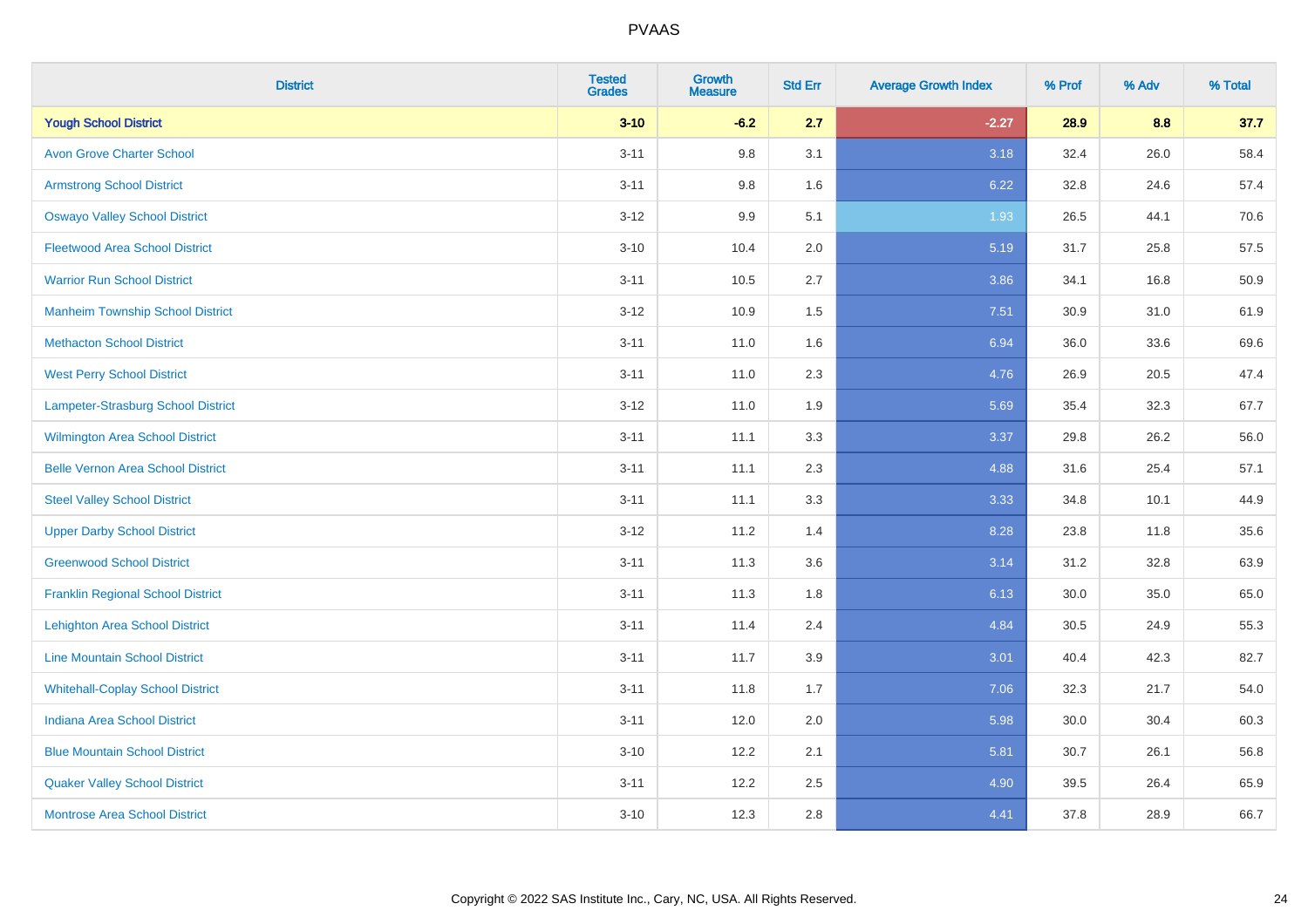| <b>District</b>                                 | <b>Tested</b><br><b>Grades</b> | <b>Growth</b><br><b>Measure</b> | <b>Std Err</b> | <b>Average Growth Index</b> | % Prof | % Adv | % Total |
|-------------------------------------------------|--------------------------------|---------------------------------|----------------|-----------------------------|--------|-------|---------|
| <b>Yough School District</b>                    | $3 - 10$                       | $-6.2$                          | 2.7            | $-2.27$                     | 28.9   | 8.8   | 37.7    |
| <b>Mifflin County School District</b>           | $3 - 11$                       | 12.3                            | 1.6            | 7.69                        | 35.1   | 15.1  | 50.3    |
| <b>Cocalico School District</b>                 | $3 - 11$                       | 12.3                            | 1.9            | 6.48                        | 28.2   | 32.3  | 60.5    |
| Allegheny-Clarion Valley School District        | $3 - 10$                       | 12.3                            | 4.1            | 3.03                        | 33.3   | 19.0  | 52.4    |
| <b>Manheim Central School District</b>          | $3 - 11$                       | 12.8                            | 2.0            | 6.52                        | 27.8   | 35.4  | 63.2    |
| Pen Argyl Area School District                  | $3 - 12$                       | 12.8                            | 2.5            | 5.10                        | 28.5   | 23.8  | 52.3    |
| <b>Central York School District</b>             | $3 - 12$                       | 12.9                            | 1.5            | 8.64                        | 31.4   | 24.1  | 55.5    |
| <b>Laurel School District</b>                   | $3 - 11$                       | 13.0                            | 3.1            | 4.19                        | 30.3   | 15.7  | 46.1    |
| North Pocono School District                    | $3 - 11$                       | 13.1                            | 3.7            | 3.54                        | 31.4   | 33.3  | 64.7    |
| <b>Maritime Academy Charter School</b>          | $3 - 10$                       | 13.2                            | 3.1            | 4.29                        | 24.0   | 1.3   | 25.3    |
| <b>Lakeland School District</b>                 | $3 - 11$                       | 13.3                            | 2.8            | 4.80                        | 22.2   | 21.2  | 43.4    |
| <b>Tuscarora School District</b>                | $3 - 11$                       | 13.4                            | 2.2            | 6.20                        | 37.1   | 26.3  | 63.4    |
| <b>Hempfield School District</b>                | $3 - 11$                       | 13.4                            | 1.3            | 10.53                       | 29.9   | 36.8  | 66.7    |
| <b>Harbor Creek School District</b>             | $3 - 11$                       | 13.4                            | 2.3            | 5.80                        | 34.5   | 40.7  | 75.2    |
| <b>Council Rock School District</b>             | $3 - 11$                       | 13.5                            | 1.1            | 12.27                       | 32.0   | 35.4  | 67.4    |
| <b>Iroquois School District</b>                 | $3 - 11$                       | 13.6                            | 2.8            | 4.83                        | 33.3   | 16.0  | 49.4    |
| <b>Upper Saint Clair School District</b>        | $3 - 11$                       | 13.8                            | 1.8            | 7.86                        | 32.2   | 44.5  | 76.7    |
| <b>Upper Merion Area School District</b>        | $3 - 11$                       | 14.0                            | 2.0            | 7.15                        | 34.4   | 32.6  | 67.0    |
| <b>Hermitage School District</b>                | $3 - 12$                       | 14.0                            | 2.5            | 5.59                        | 34.0   | 27.0  | 61.0    |
| <b>Peters Township School District</b>          | $3 - 11$                       | 14.1                            | 1.7            | 8.16                        | 35.2   | 41.6  | 76.8    |
| Penns Valley Area School District               | $3 - 12$                       | 14.1                            | 2.6            | 5.33                        | 29.6   | 23.3  | 52.9    |
| Capital Area School for the Arts Charter School | $9 - 11$                       | 14.2                            | 4.5            | 3.13                        | 27.5   | 30.0  | 57.5    |
| <b>Agora Cyber Charter School</b>               | $3 - 11$                       | 14.6                            | 2.4            | 6.03                        | 24.7   | 19.5  | 44.2    |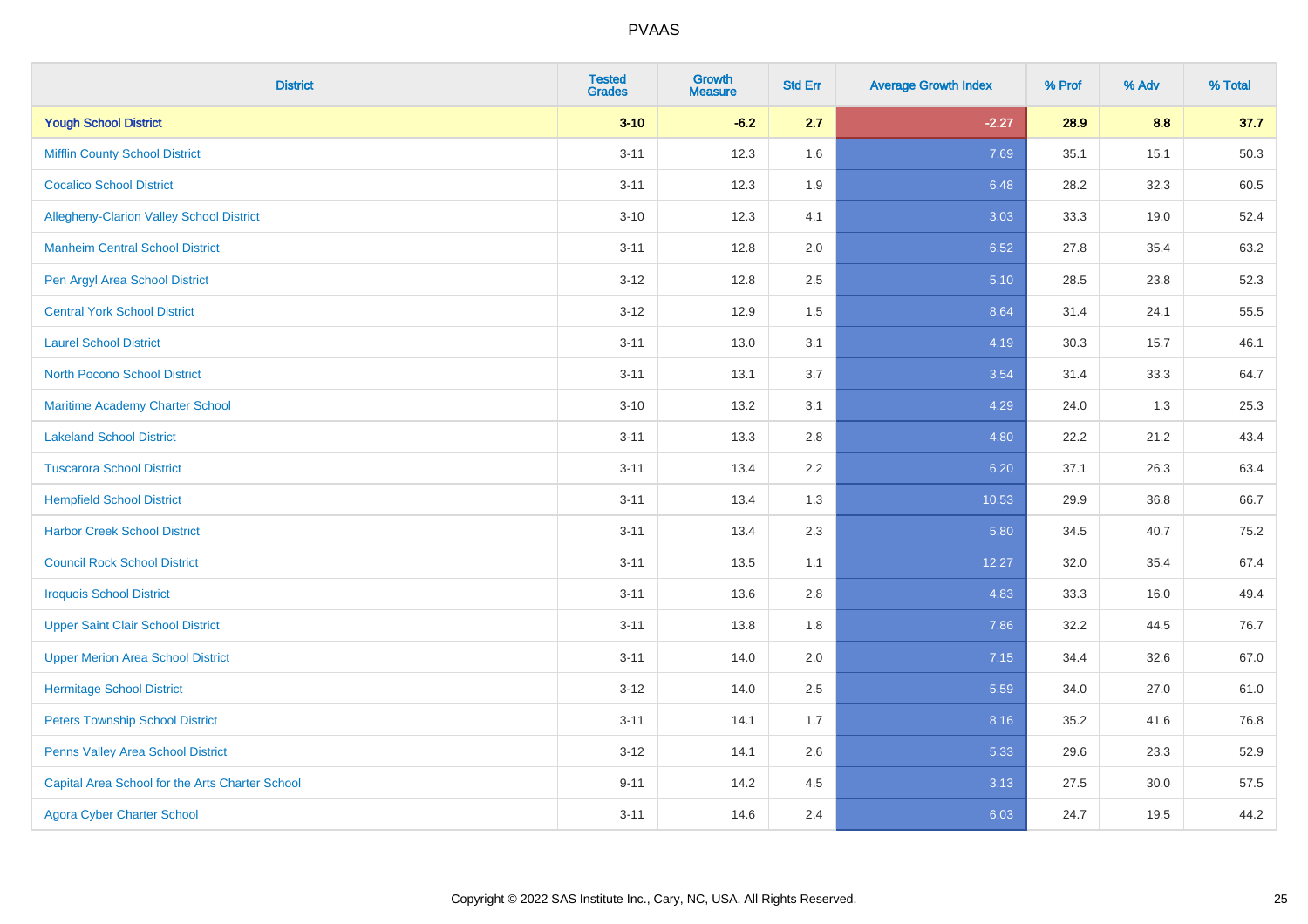| <b>District</b>                               | <b>Tested</b><br><b>Grades</b> | <b>Growth</b><br><b>Measure</b> | <b>Std Err</b> | <b>Average Growth Index</b> | % Prof | % Adv | % Total |
|-----------------------------------------------|--------------------------------|---------------------------------|----------------|-----------------------------|--------|-------|---------|
| <b>Yough School District</b>                  | $3 - 10$                       | $-6.2$                          | 2.7            | $-2.27$                     | 28.9   | 8.8   | 37.7    |
| <b>Coudersport Area School District</b>       | $3 - 11$                       | 14.8                            | 3.4            | 4.33                        | 34.7   | 28.0  | 62.7    |
| Lake-Lehman School District                   | $3 - 11$                       | 14.9                            | 2.8            | 5.34                        | 25.8   | 22.5  | 48.3    |
| <b>Southern York County School District</b>   | $3 - 11$                       | 15.5                            | 1.8            | 8.48                        | 37.6   | 29.2  | 66.8    |
| <b>Central Bucks School District</b>          | $3 - 11$                       | 15.5                            | 0.9            | 17.94                       | 34.8   | 41.4  | 76.2    |
| <b>Delaware Valley School District</b>        | $3 - 11$                       | 15.7                            | 1.6            | 9.62                        | 36.7   | 32.1  | 68.8    |
| <b>Punxsutawney Area School District</b>      | $3 - 11$                       | 15.8                            | 2.7            | 5.83                        | 18.6   | 29.0  | 47.6    |
| <b>Unionville-Chadds Ford School District</b> | $3 - 11$                       | 15.8                            | 1.7            | 9.12                        | 31.2   | 48.0  | 79.2    |
| Palmyra Area School District                  | $3 - 11$                       | 16.2                            | 1.8            | 9.02                        | 38.8   | 34.0  | 72.8    |
| <b>Upper Dauphin Area School District</b>     | $3 - 11$                       | 16.5                            | 5.1            | 3.26                        | 37.5   | 26.8  | 64.3    |
| <b>Spring-Ford Area School District</b>       | $3 - 11$                       | 16.6                            | 1.2            | 14.02                       | 30.4   | 45.3  | 75.7    |
| <b>West Branch Area School District</b>       | $3 - 11$                       | 17.0                            | 3.3            | 5.20                        | 47.1   | 19.1  | 66.2    |
| North Penn School District                    | $3 - 11$                       | 17.6                            | 1.0            | 17.53                       | 30.8   | 35.7  | 66.4    |
| Fox Chapel Area School District               | $3 - 11$                       | 17.6                            | 1.9            | 9.47                        | 22.9   | 52.0  | 74.9    |
| <b>Pequea Valley School District</b>          | $3 - 11$                       | 18.0                            | 3.1            | 5.74                        | 29.2   | 37.5  | 66.7    |
| North Allegheny School District               | $3 - 11$                       | 18.0                            | 1.3            | 14.25                       | 30.5   | 42.9  | 73.4    |
| <b>Danville Area School District</b>          | $3 - 11$                       | 18.4                            | 2.6            | 7.19                        | 32.0   | 46.1  | 78.1    |
| <b>Souderton Area School District</b>         | $3 - 11$                       | 18.5                            | 1.4            | 12.86                       | 39.2   | 31.2  | 70.4    |
| <b>Cumberland Valley School District</b>      | $3 - 12$                       | 18.6                            | 1.2            | 15.79                       | 31.3   | 39.2  | 70.5    |
| <b>Lower Merion School District</b>           | $3 - 11$                       | 18.9                            | 1.2            | 15.42                       | 29.4   | 48.6  | 78.0    |
| <b>Saucon Valley School District</b>          | $3 - 11$                       | 18.9                            | 2.2            | 8.48                        | 26.0   | 39.6  | 65.6    |
| <b>Berlin Brothersvalley School District</b>  | $3 - 11$                       | 19.6                            | 4.0            | 4.93                        | 28.3   | 41.3  | 69.6    |
| <b>Dallastown Area School District</b>        | $3 - 11$                       | 19.9                            | 1.4            | 14.14                       | 36.8   | 34.2  | 71.0    |